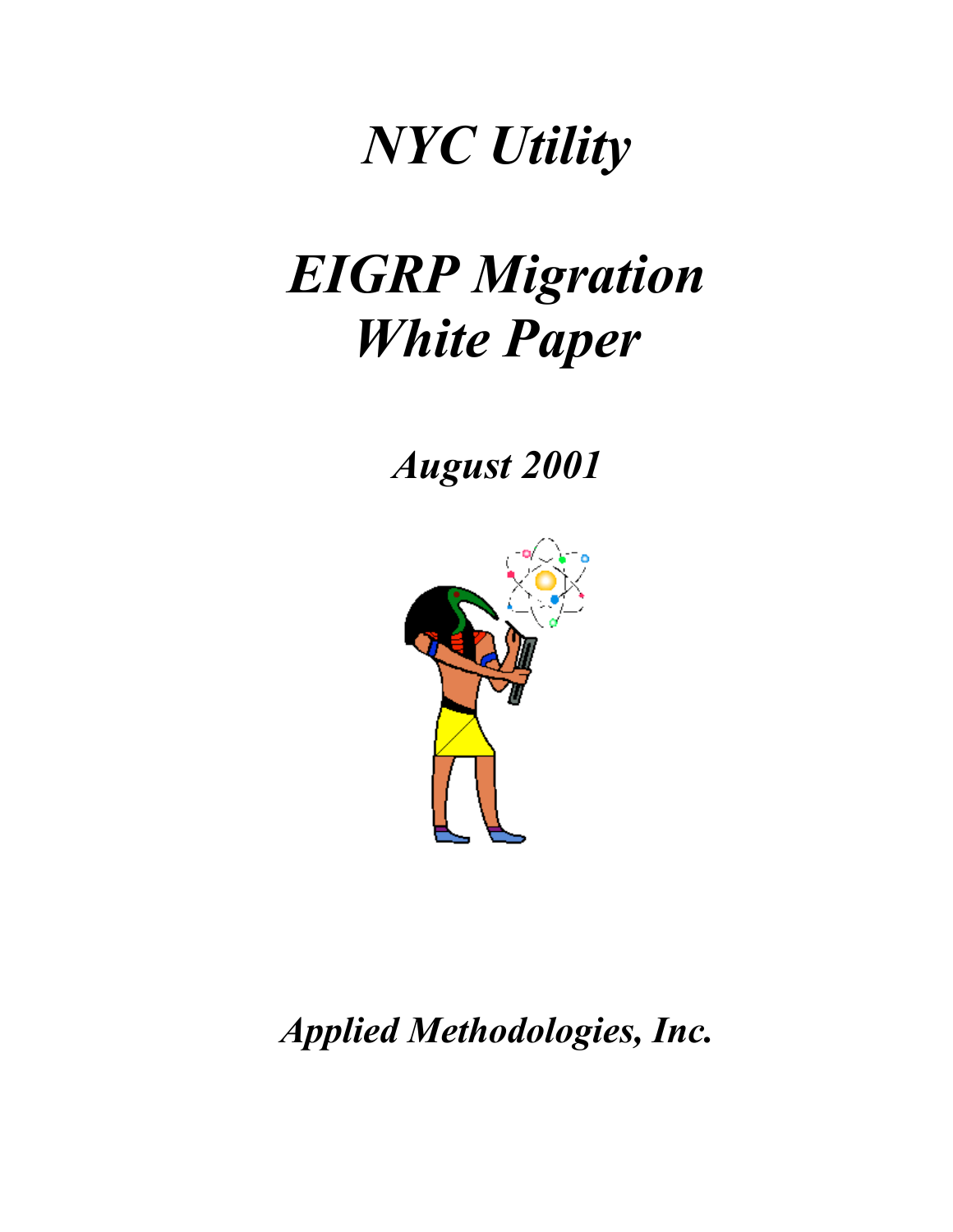# **Table Of Contents**

| 3.7 STATIC ROUTES TREATED AS CONNECTED EIGRP NETWORKS EVEN THOUGH RIP IS REDISTRIBUTED 23 |  |
|-------------------------------------------------------------------------------------------|--|
|                                                                                           |  |
|                                                                                           |  |
|                                                                                           |  |
|                                                                                           |  |
|                                                                                           |  |
|                                                                                           |  |
|                                                                                           |  |
|                                                                                           |  |
|                                                                                           |  |
|                                                                                           |  |
|                                                                                           |  |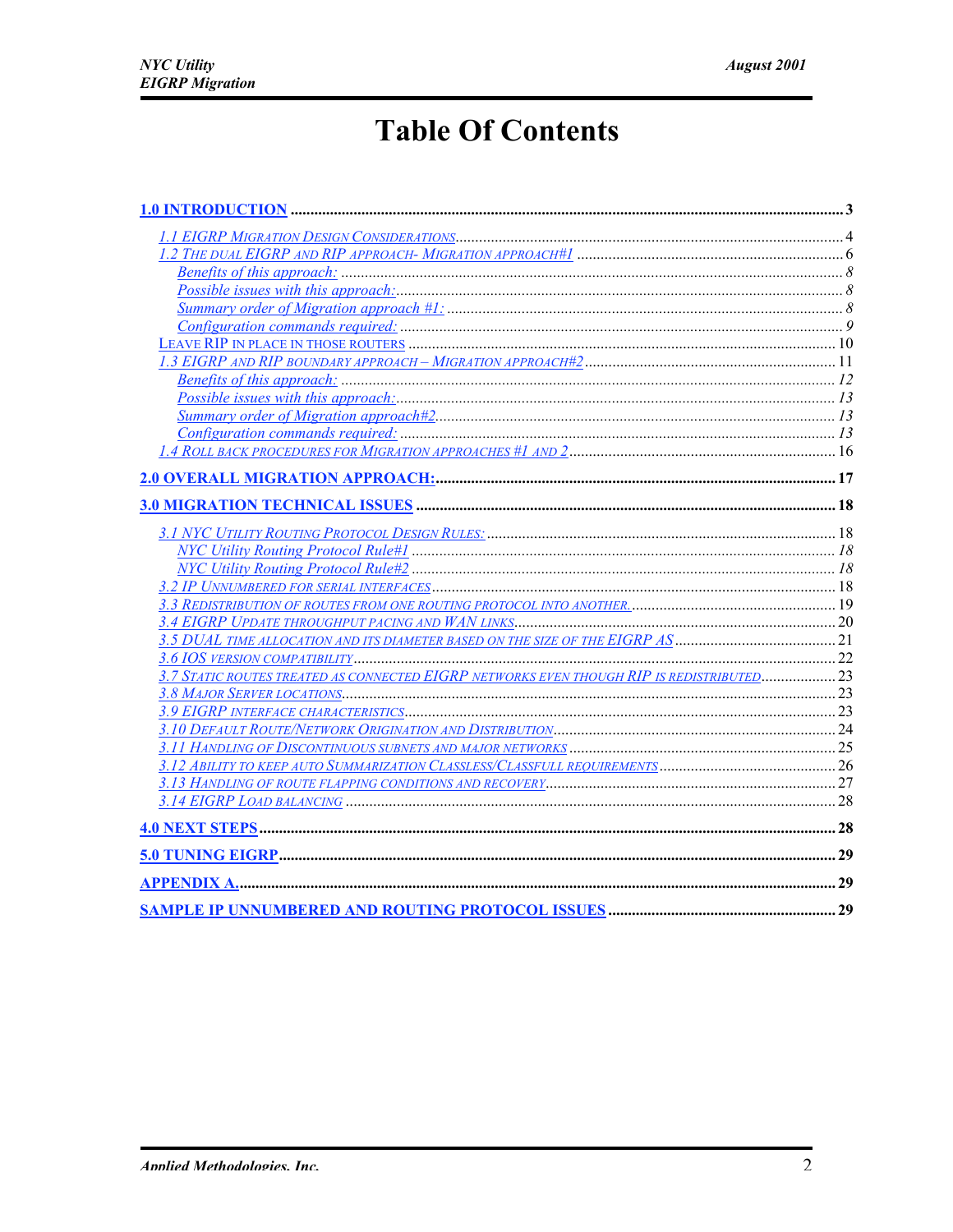# *1.0 Introduction*

This document is a working draft and its purpose is to provide NYC Utility a road map and to document the options and issues relating to migrating their current RIP based network to EIGRP. NYC Utility already has some standards in place regarding the use of its SONET Core for enterprise route distribution and path availability between major sites.

As was mentioned in a previous document submitted to NYC Utility titled "Cursory Network Review" in May of 2001, the RIP routing protocol is outliving its capabilities within NYC Utility. The RIP protocol, although very efficient for smaller networks of 20 routers or less, starts to show many of its limitations when it comes to VLSM, summarization and route path convergence. NYC Utility is starting to experience issues such as sub optimal and asymmetrical routing paths, higher hop counts from outages and mis-configurations. Also, fault tolerant solutions based on RIP provide a slower convergence time for redundant paths to be used, thus causing sub optimal fail over results. Since RIP is a classfull protocol NYC Utility cannot summarize or subnet its networks to effectively control routing table sizes and conserve address space.

EIGRP is considered a modern distance vector routing protocol that combines the ease of distance vector type configuration options with convergence and load balancing capabilities that rival some link state protocols. Every large network deploying any interior routing protocol requires careful design, backed up with a solid addressing scheme that allows efficient summarization, and networks implemented with EIGRP are no exception. Although EIGRP is sometimes presented as a routing protocol that requires no network design, that is not true in reality.

It is assumed that the reader understands basic routing protocol theory and knows RIP plus EIGRP and its terminology such as: SUCCESSORS, FEASIABLE SUCCORS, DUAL, ADVERTISED DISTANCE, FEASIABLE DISTANCE and FEASIBILITY CONDITION. A general understanding of Cisco's implementation of routing protocol redistribution, load balancing and path manipulation options is helpful as well. Knowledge of EIGRP's show commands for troubleshooting is also assumed.

NYC Utility's routed network was built using the RIP routing protocol and RIP is present in every router today. NYC Utility has also deployed EIGRP in it's Core and Distribution routers in most major sites. It should be noted that wherever EIGRP is currently active RIP too is active. EIGRP routes are redistributed into RIP with a metric of one. This is one of the major sources of the sub optimal routing issues.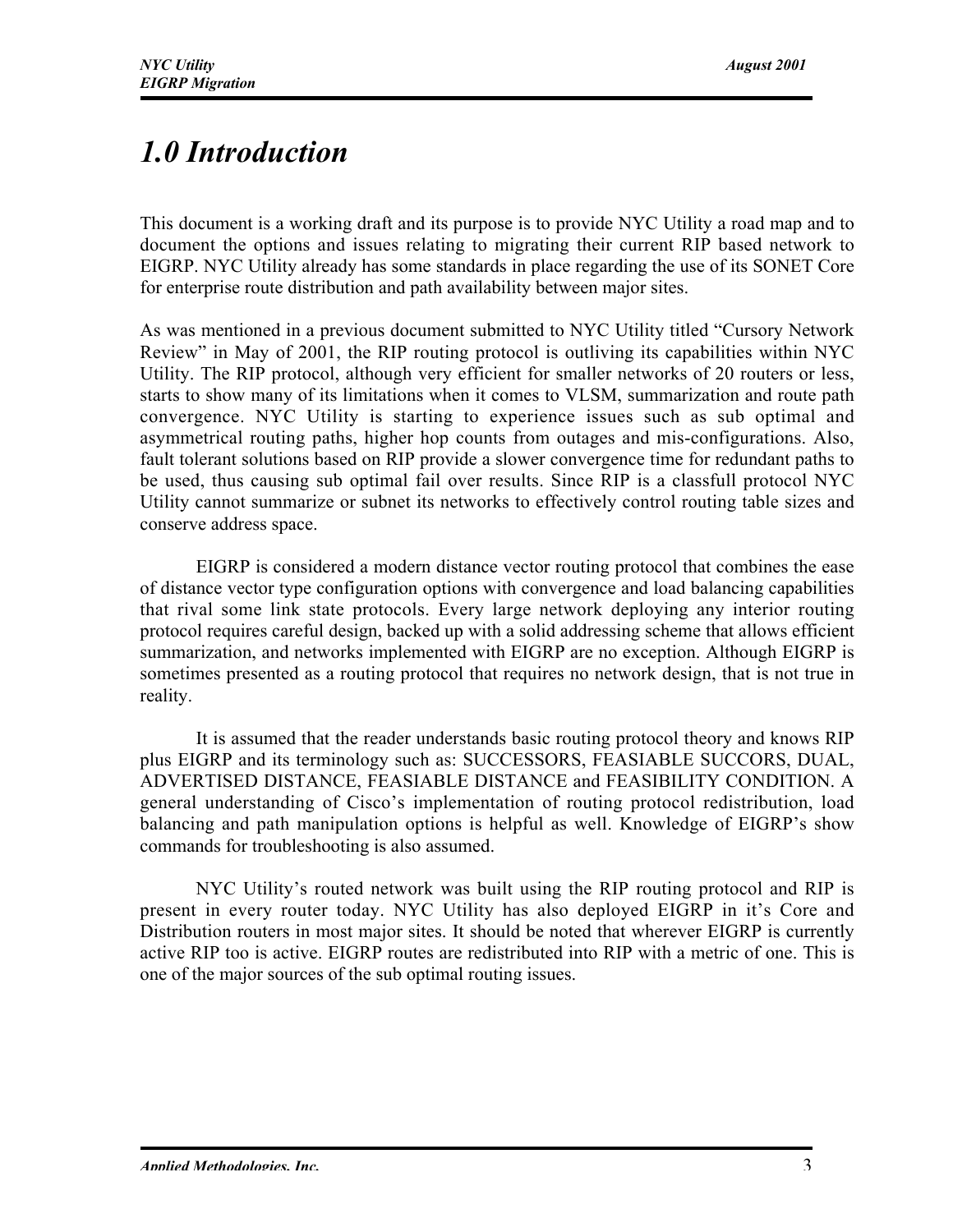NYC Utility would like to expand their current EIGRP implementation out to the edges of the entire enterprise to improve routing path selection, usage, increase network stability, improve convergence times and offer improved tuning capabilities. NYC Utility would also like to remove RIP completely or leave it where it is absolutely necessary, and provide its routed network a means to select the most optimal routes during normal or outage conditions. NYC Utility's router network has grown to the point where its requirements and needs of a modern routing protocol are necessary to utilize tuning options of vector and composite metrics so the influencing of data paths utilizing a plethora of medium from Ethernet to SONET can be achieved when applicable.

## *1.1 EIGRP Migration Design Considerations*

After careful research the following design considerations were outlined:

- 1. Needs to have faster more reliable convergence
- 2. Reduce and/or eliminate current sub optimal routing conditions
- 3. Can be applied/overlapped to NYC Utility's current physical infrastructure
- 4. Low impact and easy to migrate to and from RIP
- 5. Supports full connectivity to the internet and all enterprise networks
- 6. Simple configurations and scalability options used
- 7. Scalable to edges of enterprises
- 8. Scalable for future growth in site backbones with RSM/MSFC or additional sites added
- 9. Easier to troubleshoot and architect with
- 10. Provides summarization and VLSM capabilities
- 11. Provides advanced tuning and route manipulation options
- 12.Move NYC Utility's routed network to one major routing protocol with very limited to no redistribution necessary
- 13. Have all major sites participate in and utilize the SONET Core and provide some hierarchal level of routing within the NYC Utility routed network.

EIGRP meets the design considerations listed above. However, to achieve design consideration #4 careful planning and execution must be applied.

Two basic migrations paths have been planned and are outlined below, even though many variations of the same approach can be reared, these two are the most prevalent in terms of starting points. The abstract diagram of NYC Utility's current EIGRP and RIP deployment is depicted below. These abstraction diagrams refer to a major site like 4IP, TLC, 30 Flatbush or Rye. Most of the major sites already have EIGRP enabled in Core and Distribution routers and may also be connected by SONET to each other. The same devices in some of these sites perform the Core/Distribution functions, so they were separated here for clarity. The overall goal is to have each major site connected to SONET and just only running EIGRP.

Eventually, EIGRP will be pushed out to the edges of each major site one at a time at a time until all of the sites utilize EIGRP and the SONET properly to access resources from one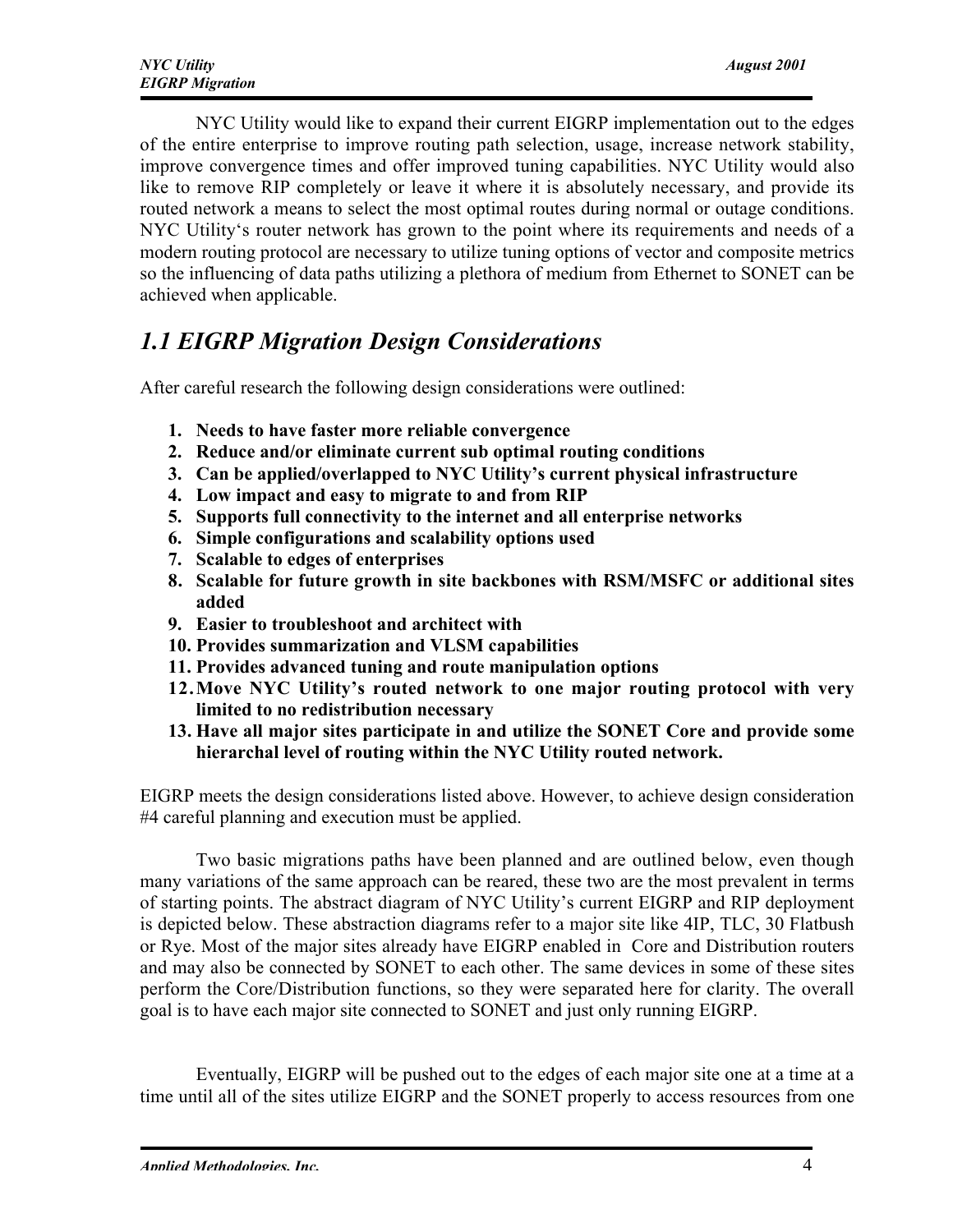another. The following abstract diagram depicts a state the NYC Utility network may be in during this transition:

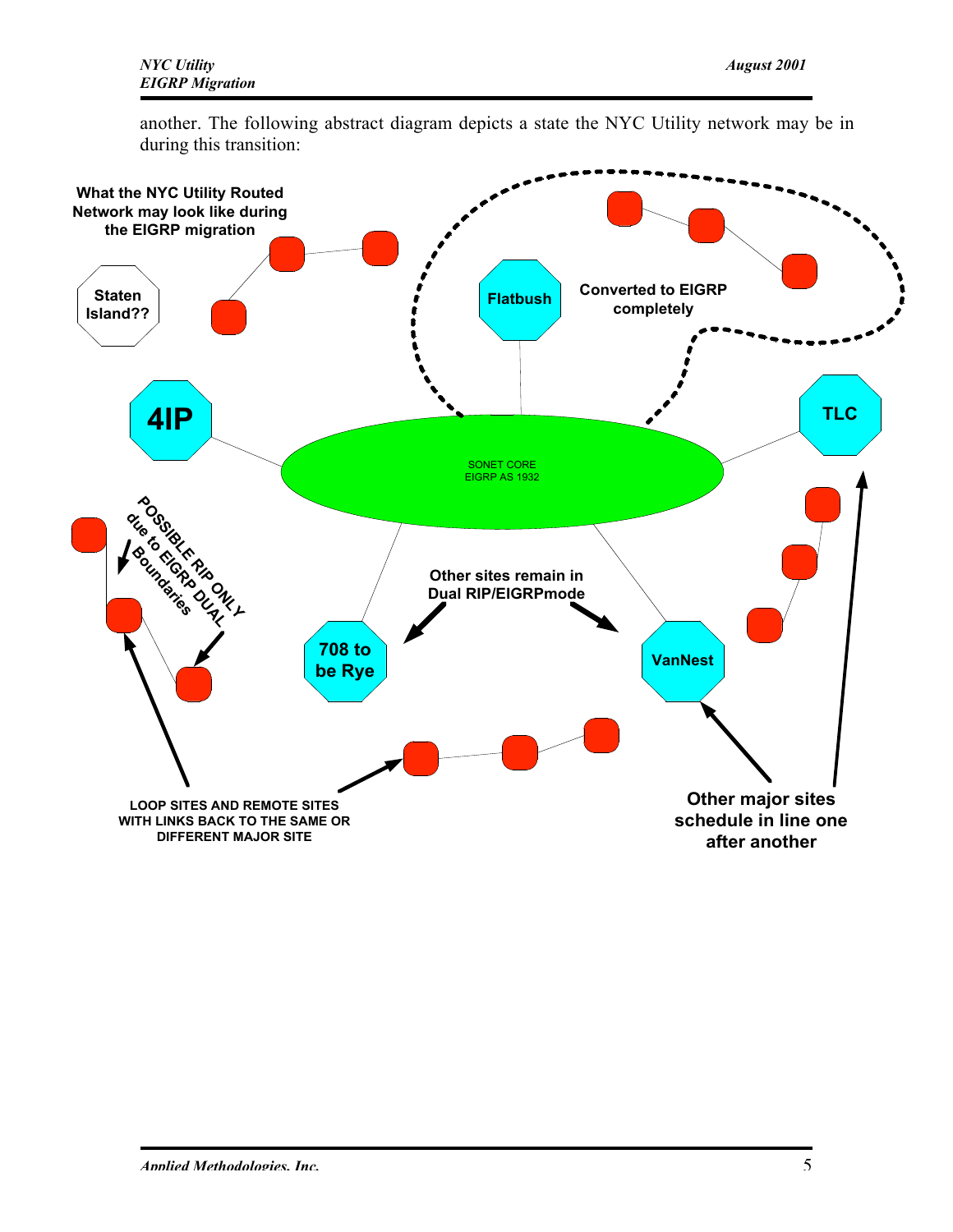#### *Abstraction of current Routing protocol distribution:*



## *1.2 The dual EIGRP and RIP approach- Migration approach#1*

This approach entails pushing EIGRP into all devices(allowing for IOS upgrade or platform capabilities) while leaving RIP activated in same devices. See the following diagram.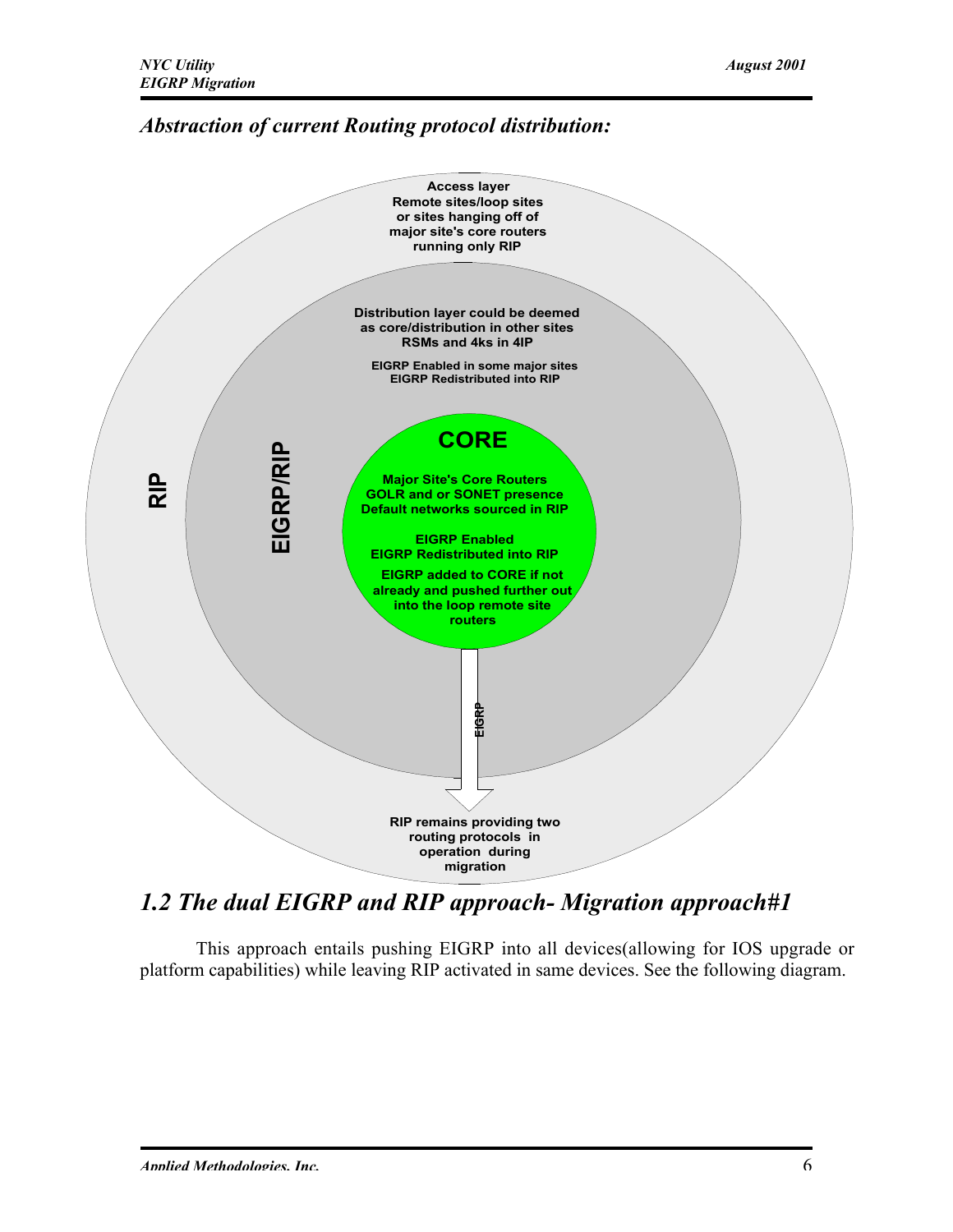Add EIGRP to all Distribution and Loop or edge routing devices incrementally starting from the Core outward while RIP is still active in those same devices. Ships in the Night(SIN) routing can be applied. There is no need to redistribute the RIP routes into EIGRP for the routes are already there via RIP. For EIGRP to obtain it's default route the GOLR must have EIGRP enabled and participate in NYC Utility EIGRP AS of 1932.



The default routes must be redistributed into EIGRP so each EIGRP speaker will have a candidate default route.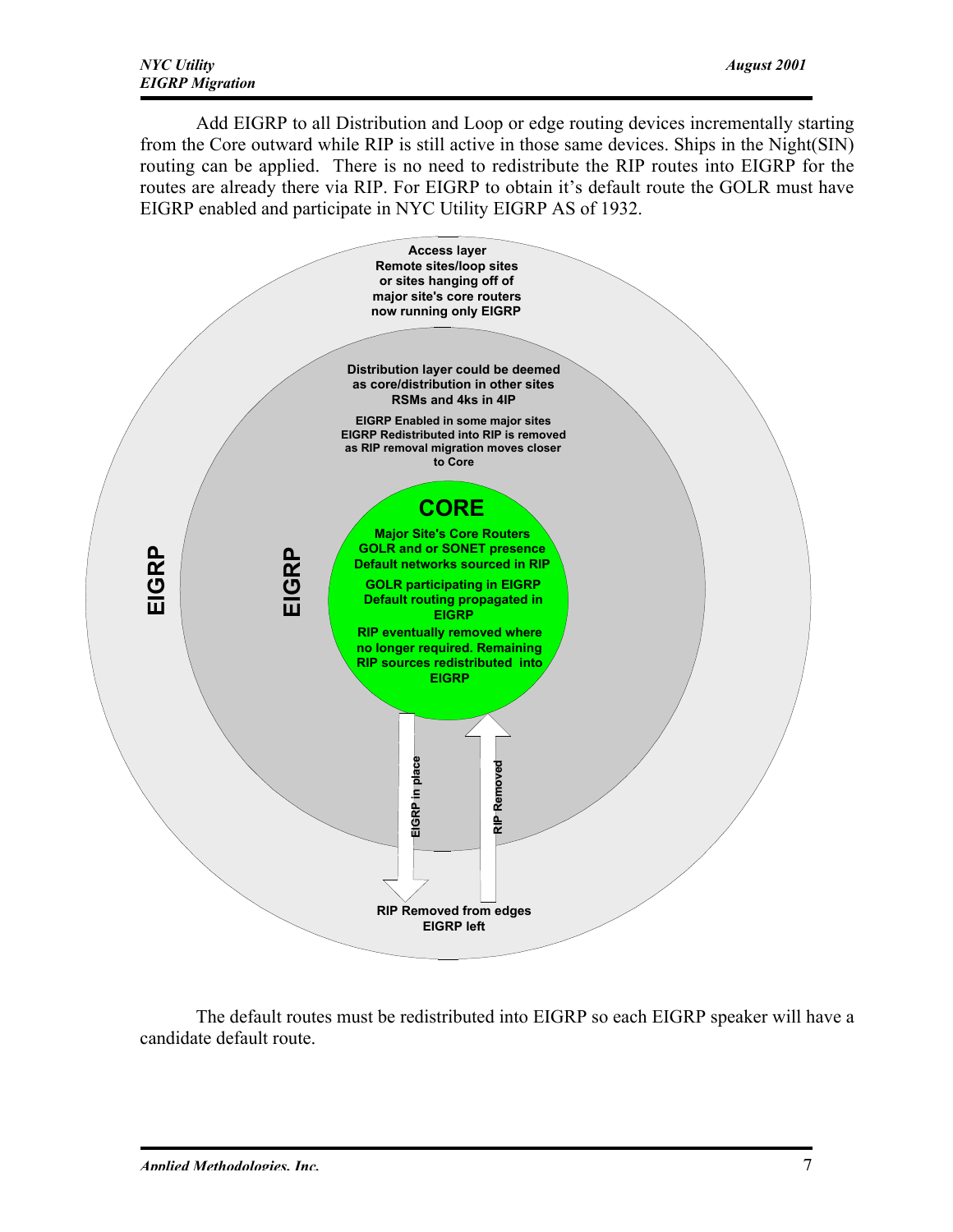After this is completed on the GOLR, RIP can then be removed from the Loops and edge routers, then the Distribution routers, RSMs et al. at each site until finally removing RIP in the Core routers. The diagram on the previous page (8) depicts an abstract of this approach:

#### *Benefits of this approach:*

- 1. As applied per major site only provides a quick and easy migration path, for both routing protocols are still running.
- 2. Reduces exposure of an EIGRP issue due to SIN routing.
- 3. As EIGRP routes are used over RIP routes sub-optimal routing paths will be removed.
- 4. Easy to rollback just by turning off EIGRP in any device or section of the network causing an issue.

#### *Possible issues with this approach:*

- 1. Increased risk of networking problems due to EIGRP DUAL boundaries such as SIA events originating in Loops and the affects being felt in Core/Distribution routers.
- 2. Performance of lower scale router platforms ability to handle two routing protocols simultaneously.
- 3. Segments that have servers or workstations speaking/listening RIP may lose visibility when RIP is removed.
- 4. Ensuring that Loops and redundant connections are traced so unnecessary RIP/EIGRP borders are not present.
- 5. Not advisable as per Cisco but mat be unavoidable due to NYC Utility's physical design.
- 6. Any of the issues listed in section *3.0 "Migration Technical Issues"* of this document can become present.

#### *Summary order of Migration approach #1:*

- 1. Add EIGRP commands to GOLRs
- 2. Add EIGRP commands to Core and Distribution routers one at a time and wait a minute between each change.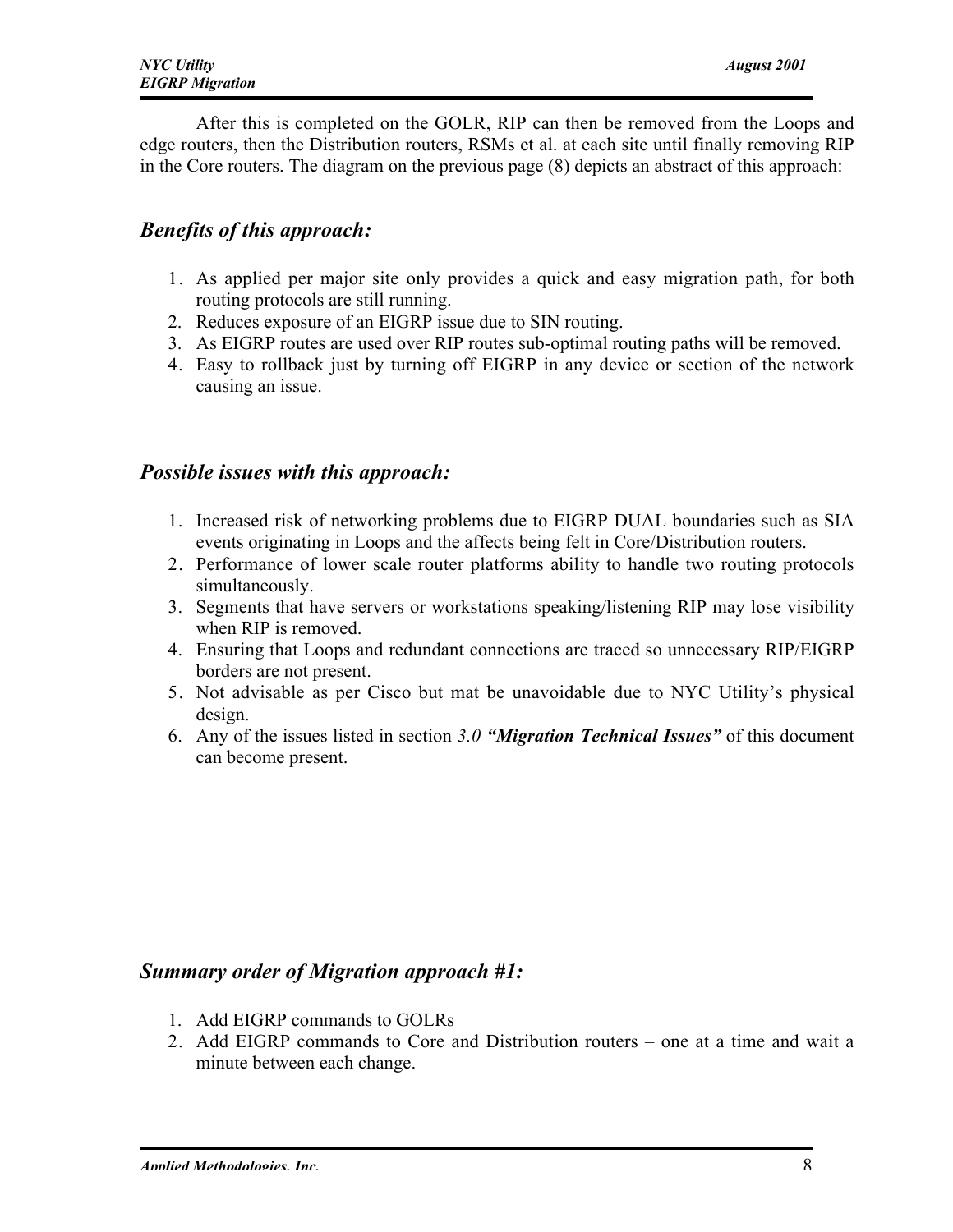3. Add EIGRP commands to access layer routers(Loop and remote site routers) no redistribution into RIP required. – one at a time and wait a minute between each change.

#### *At this point EIGRP and RIP are running together in every router and in the loops and remotes sites SIN routing is employed.*

- 4. Remove RIP from each Loop and remote site router towards the major site and verify default route and overall network connectivity.
- 5. Remove RIP in Distribution and major site Loop edge routers and verify default route and overall network connectivity.
- 6. Remove RIP in CORE if possible otherwise change redistribution of RIP in Core routers into EIGRP.
- 7. Control Centers requiring RIP will be handled last and EIGRP will be added but RIP will be redistributed into EIGRP

#### *Configuration commands required:*

Step #1 Pre-change route state output for comparison:

SH IP ROUTE (should only be EIGRP routes only) SH IP ROUTE RIP( for any rip only routes left) PING 158.57.x.x (devices in Core) PING GOLR devices/networks SH IP ROUTE SUMMMARY SH IP EIGRP NEIGHBORS SH IP EIGRP TOP ACTIVE TRACE to GOLR or other significant end point

#### Step#2 Add EIGRP commands to GOLRs if not already completed.

router eigrp 1932 network 158.57.0.0 network 172.16.0.0 *may not be necessary if staying RIP at other end* network 172.28.0.0 *may not be necessary if staying RIP at other end* eigrp log-neighbor-changes eigrp log-neighbor-warnings redistribute static metric 100000 100 255 1 1500 distribute-list 2 in

RIP commands are untouched or RIP redistributed into EIGRP for the 172.16 and .28 subnets.

Under the EIGRP 1932 process add:

#### redistribute rip metric 1544 20000 255 1 1500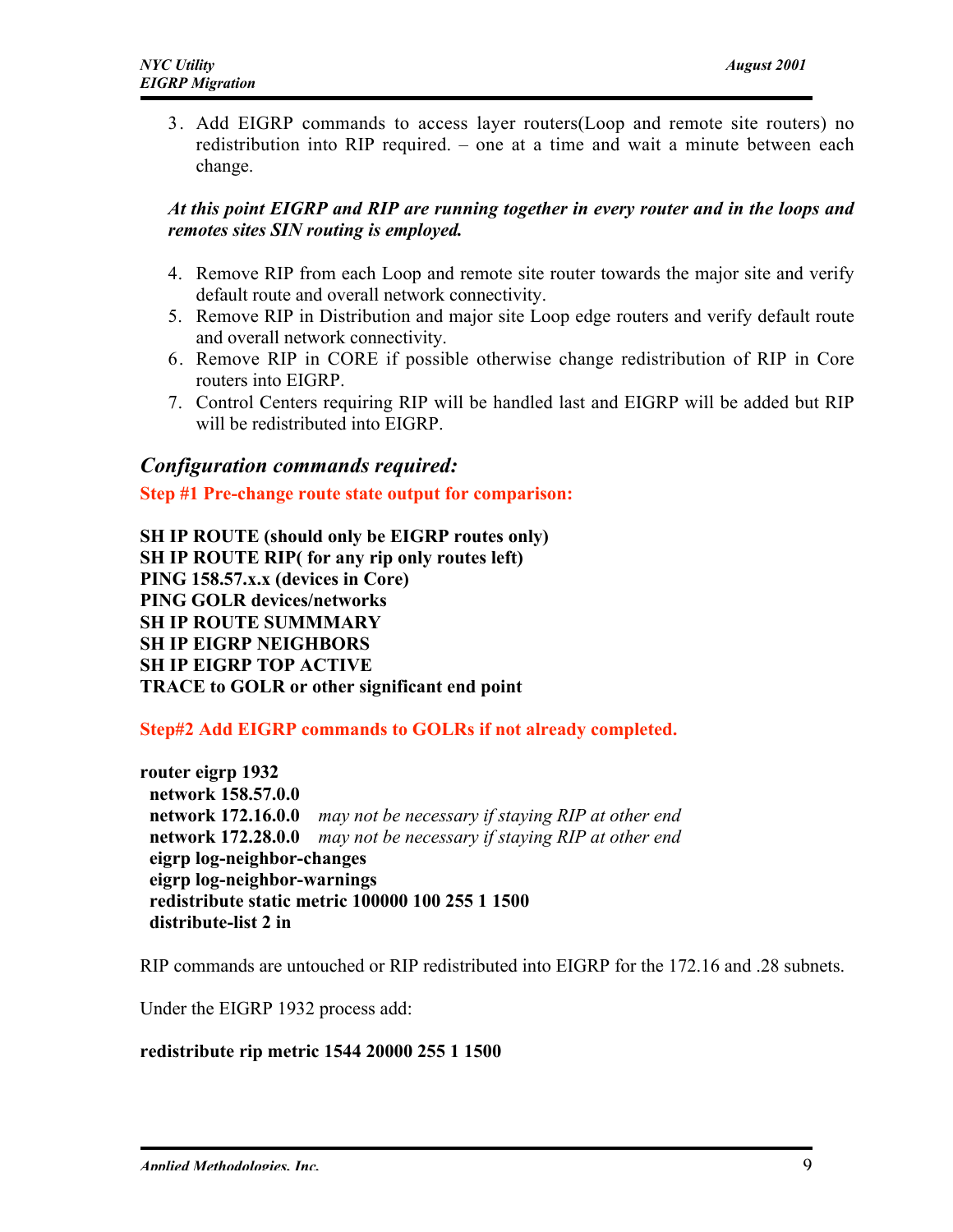However, default routing will provide access to those 172.x networks as well. If the redistribution is used then they will appear under EIGRP as external routes.

Step#3 Add EIGRP commands to Core and Distribution routers

router eigrn 1932 network 158.57.0.0 eigrp log-neighbor-changes eigrp log-neighbor-warnings

\*\*\* REDISTRIBUTE STATIC METRIC 100000 100 255 1 1500 \*\*\* To be used if router had static routes configured.

Leave RIP in place in those routers

Step#4 Add EIGRP commands to access layer routers(loop and remote site routers) no redistribution into RIP required router eigrp 1932 network 158.57.0.0 eigrp log-neighbor-changes eigrp log-neighbor-warnings

#### \*\*\* REDISTRIBUTE STATIC METRIC 100000 100 255 1 1500 \*\*\* To be used if router had static routes configured.

Leave RIP in place in those routers no redistribution required.

To remove RIP towards the Core:

Step #5 Remove RIP from each loop and remote site router towards the major site and verify default route and overall network connectivity.

no router rip sh ip route should only be EIGRP routes only ping 158.57.x.x devices in Core ping GOLR devices/networks

Step#6 Remove RIP in Distribution and major site loop edge routers and verify default route and overall network connectivity.

no router rip sh ip route should only be EIGRP routes only ping 158.57.x.x devices in Core ping GOLR devices/networks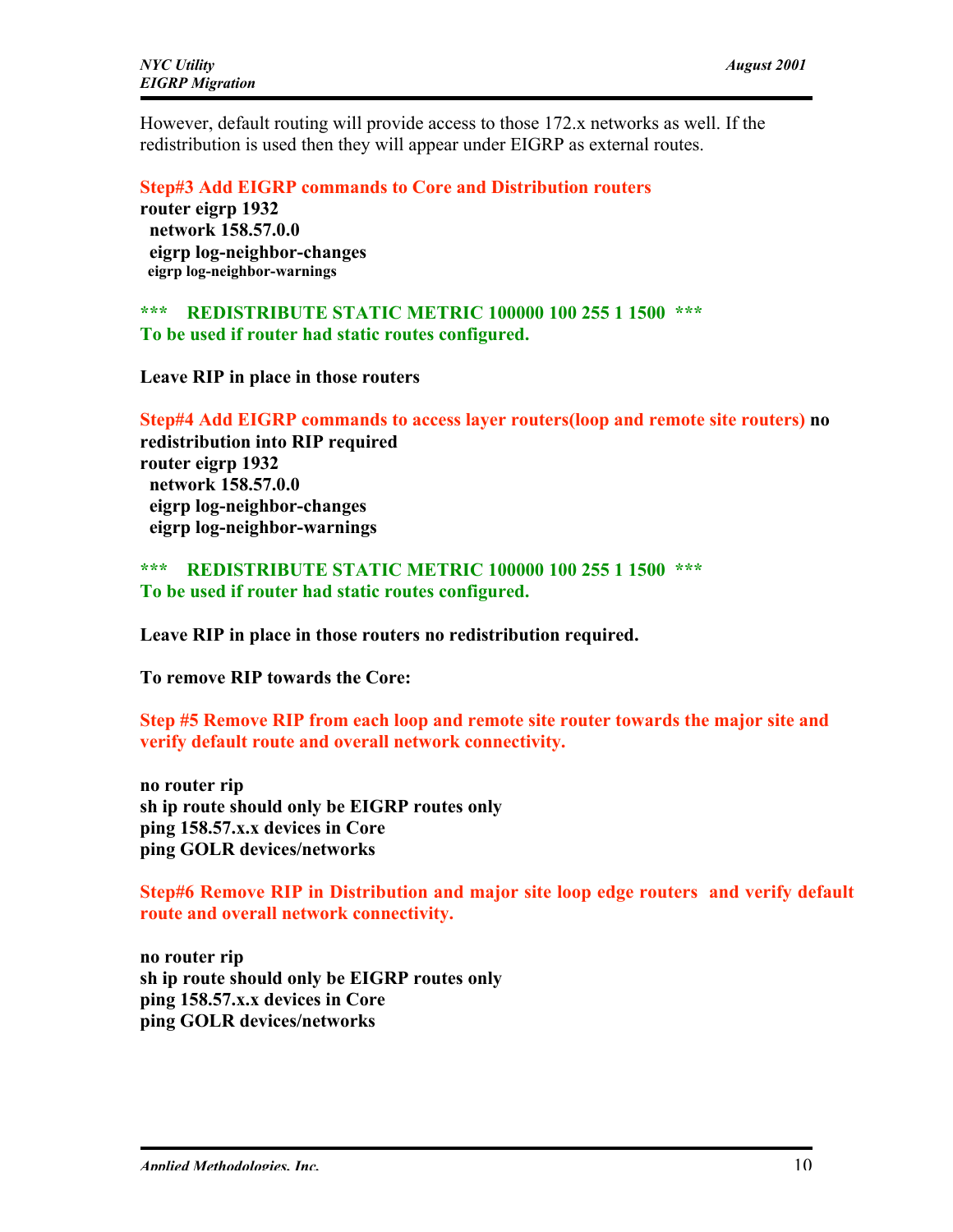Step#7 Remove RIP in CORE if possible, otherwise change redistribution of RIP in Core routers into EIGRP. no router rip – if applicable no redistribution eigrp 1932 metric 1

router eigrp 1932 redistribute rip metric 1544 20000 255 1 1500 to provide lower metric for those remaining routes -- or can use higher metrics(100000 100 255 1 1500) if sourced on FastEthernet interfaces.

Step# 8 Post migration review of routes

Check and compare information from Step#1

SH IP ROUTE (should only be EIGRP routes only if RIP was totally removed) SH IP ROUTE RIP( for any RIP only routes left if RIP not removed) PING 158.57.x.x (devices in Core) PING GOLR devices/networks SH IP ROUTE SUMMMARY SH IP EIGRP NEIGHBORS(compare with Step#1 output for increase or new neighbors) SH IP EIGRP TOP ACTIVE (for any routes that are marked ACTIVE, should be none) TRACE to GOLR or other significant end point to see any new or improved paths.

### *1.3 EIGRP and RIP boundary approach – Migration approach#2*

This approach will continue to use RIP and or EIGRP for GOLR default route sourcing but enable EIGRP in all major site networks and keep ONLY RIP in Loop and stub remote sites.

By pushing EIGRP as far into each major site to their respective Loop and redundant link boundaries, for DUAL boundary calculation purposes, removing RIP at those points ensures that that EIGRP DUAL calculation and convergence time dependencies on DUAL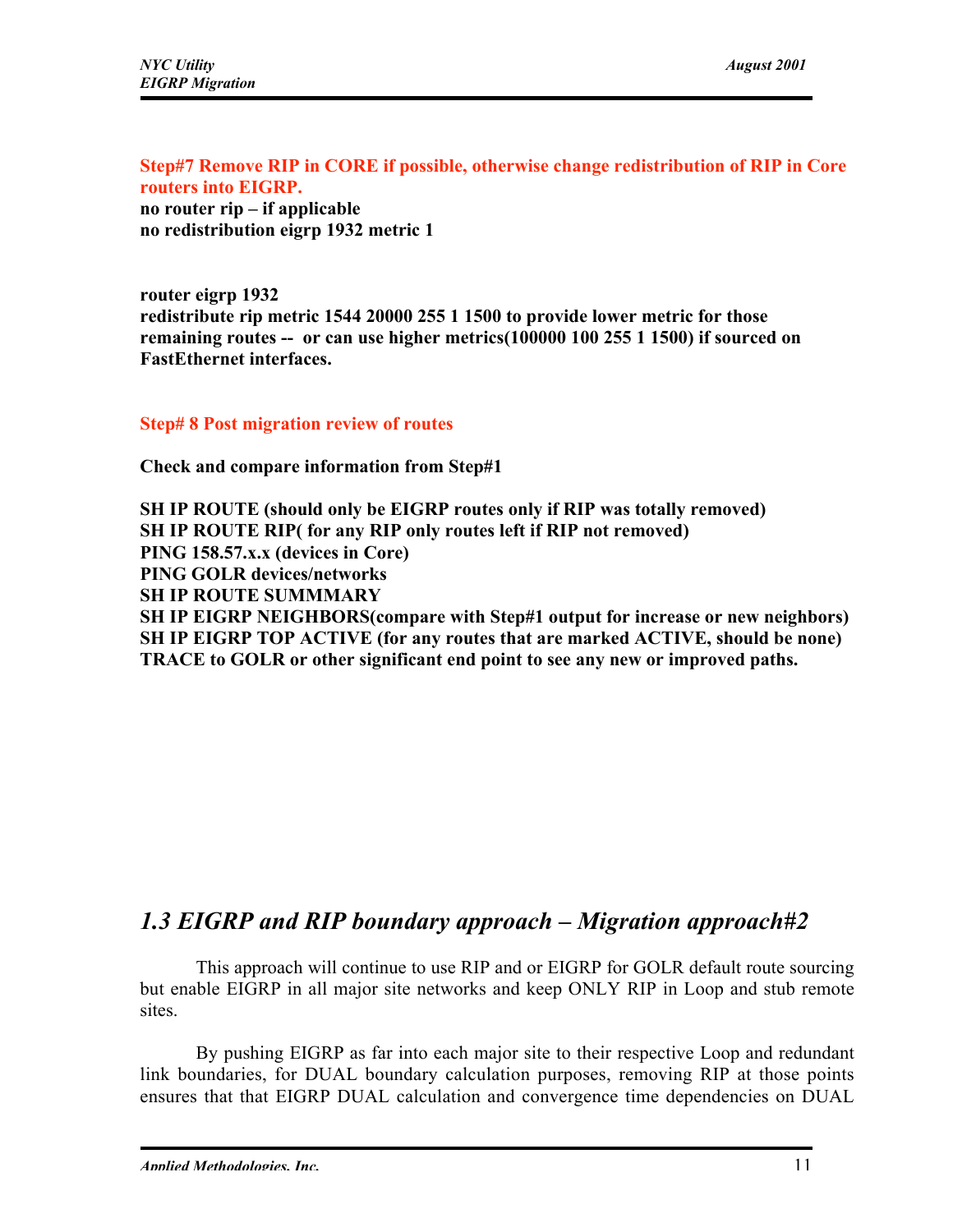queries is mitigated to basically the Core and Distribution of the NYC Utility enterprise. RIP will only be left in the stub and Loop sites. RIP will then be redistributed at stub and Loop boundary router(Access layer to Distribution layer routers) points. This would performed on sites with low bandwidth or platform capabilities issues. The following diagram depicts an abstract of this approach



#### *Benefits of this approach:*

- 1 . Reduces chances of DUAL SIA activity in Loops causing issues in the Core/Distribution routers.
- 2. Enable platforms with limited IOS or memory capabilities to remain unchanged or upgraded.
- 3. RIP listening based devices remain unaffected.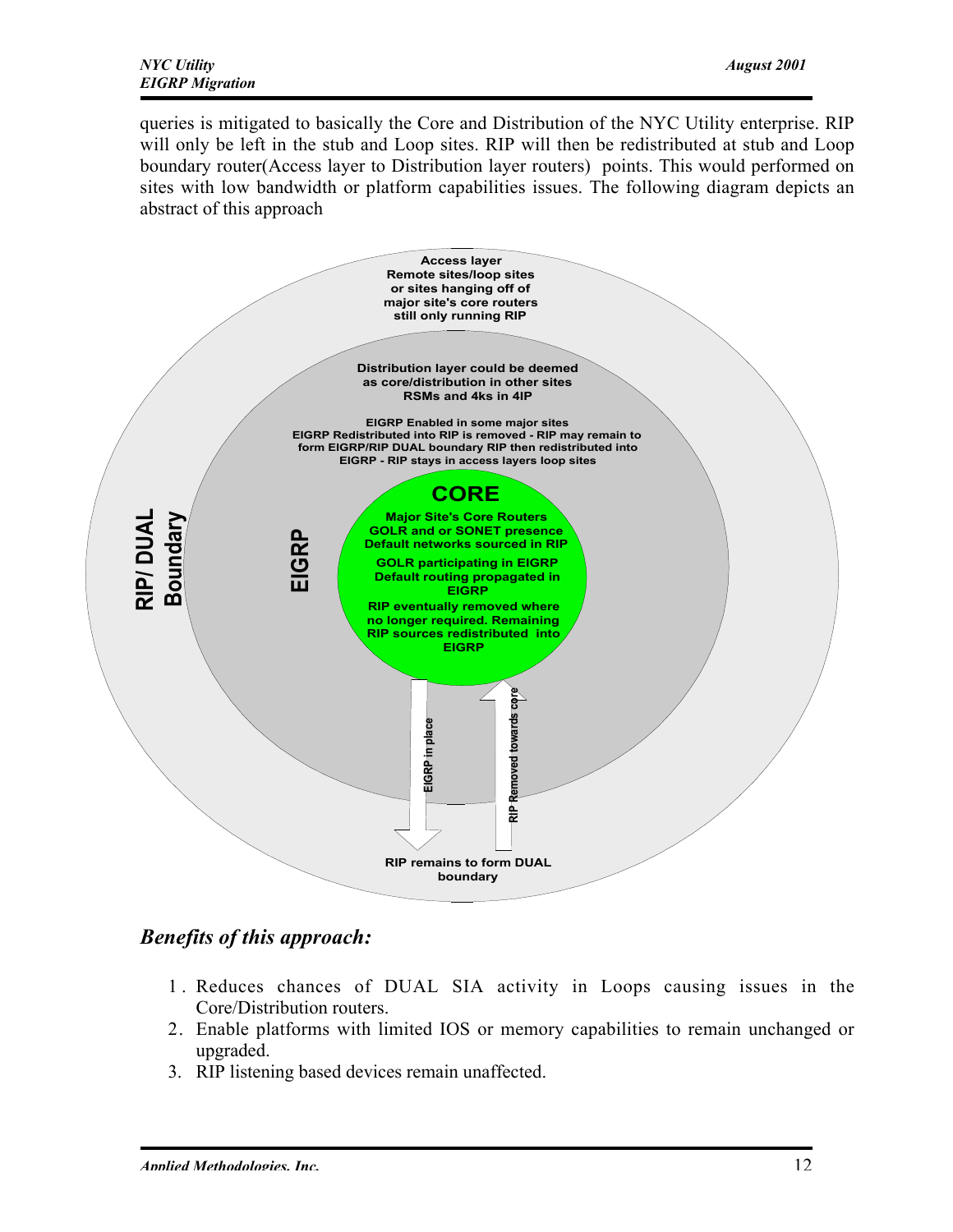#### *Possible issues with this approach:*

- 1 . Increase complexity of configurations due to RIP/EIGRP border demarcation determination and a reversal of redistribution that NYC Utility performs today must be implemented.
- 2. Loop and stub sites that have two links will not recover as quickly as pure EIGRP sites
- 3. Not as scalable and limited advanced path tuning options are available.
- 4. More difficult to troubleshoot with issues between EIGRP/RIP boundaries
- 5. Routing loops can become present and chances of errors increase with changes regarding RIP sections in Loops or EIGRP/RIP based boundary routers during or after migration.
- 6. Any of the issues listed in section *3.0 "Migration Technical Issues"* of this document can become present.
- 7 . Two way redistribution or default routing must be applied at the EIGRP/RIP boundaries on both sides of the loops.

#### *Summary order of Migration approach#2*

- 1. Add EIGRP commands to GOLRs
- 2. Add EIGRP commands to Core and Distribution routers one at a time and wait a minute between each change.
- 3. Add EIGRP commands to access or Distribution layer routers(Loop and remote site routers) boarder routers only, with RIP redistribution into EIGRP required. Execute changes one at a time and wait a minute between each change.

#### *At this point EIGRP and RIP are running together in every router and in the loops and remotes sites SIN routing is employed.*

- 4. Leave RIP from each Loop and remote site router towards the major site and verify default route and overall network connectivity.
- 5. Remove RIP in Distribution and major site loop edge routers and verify default route and overall network connectivity.
- 6. Remove RIP in CORE otherwise, change redistribution of RIP in Core routers into EIGRP.
- 7. Control Centers requiring RIP will be handled last and EIGRP will be added but RIP will be redistributed into EIGRP

#### *Configuration commands required:*

Migration approach #2 has some unique requirements and may not be implemented exactly the same per site. Differences are noted in BLUE.

Step #1 Same as in Migration approach #1 Step #1 Step #2Same as in Migration approach #1 Step #2 Step #3 Same as in Migration approach #1 Step #3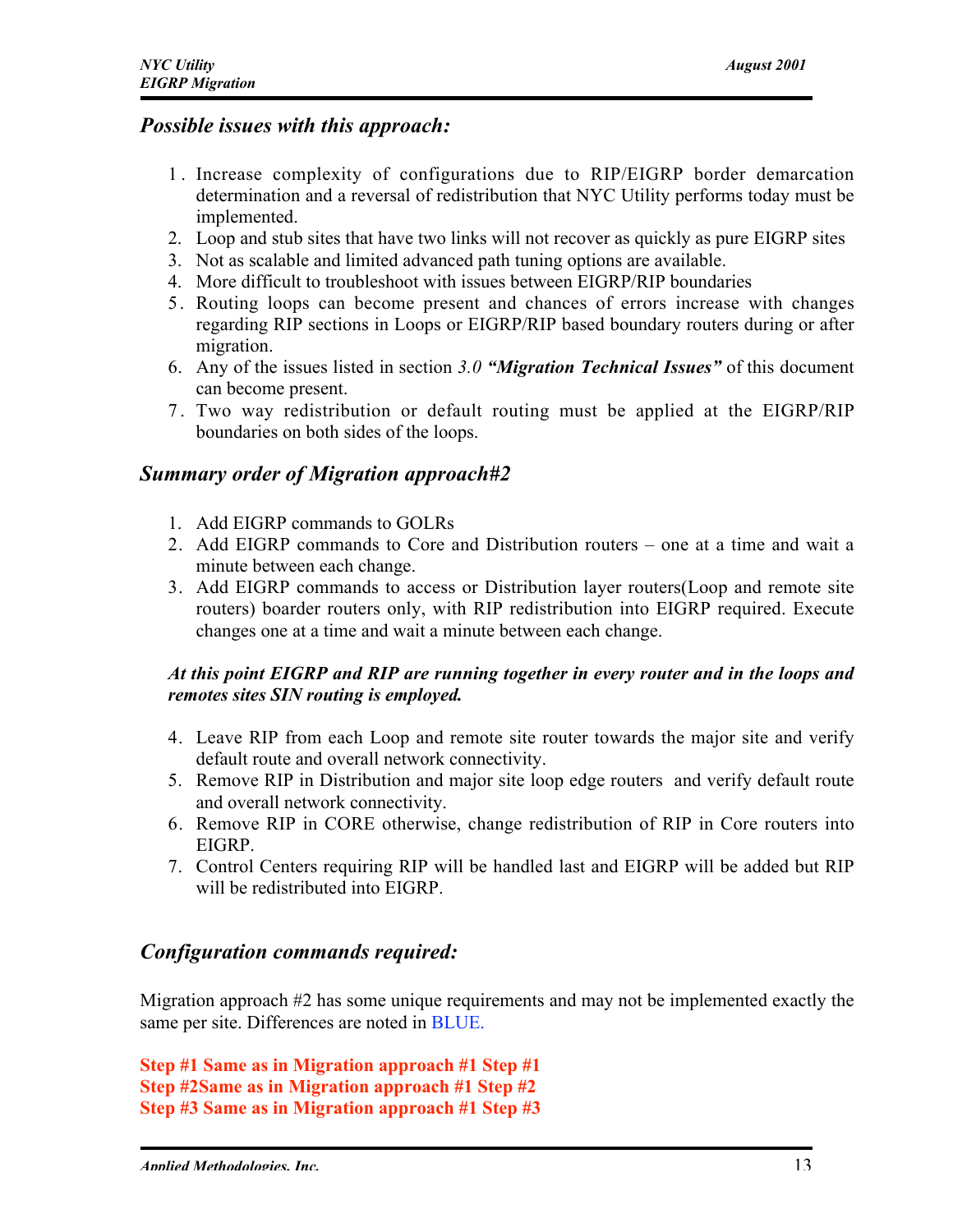Step#4 Add EIGRP commands to access or Distribution layer routers(Loop and remote site routers) boarder routers only, with RIP redistribution into EIGRP required. (FORM DUAL boundary)

router eigrp 1932 network 158.57.0.0 eigrp log-neighbor-changes eigrp log-neighbor-warnings redistribute rip metric 1544 20000 255 1 1500 to provide lower metric for those remaing routes -- or can use higher metrics(100000 100 255 1 1500) if sourced on FastEthernet interfaces.

router rip redistribute eigrp 1932 metric 1 (leave for two way redistribution)

or

no redistribute eigrp 1932 metric 1

or use default routing via a static route which is the preferable method to avoid using two way redistribution

If the LOOP(RIP only ) side and the EIGRP/RIP boarder side utilizes the same supernet 158.57.0.0 then the following commands are required

access-list 10 deny 158.57.0.0 255.255.0.0 access-list 10 permit 158.57.0.0 255.255.255.0

router rip redistribute static network 158.57.0.0 distribute-list 10 out

This is to ensure that the RIP only side network of 158.57.0.0/16 does not show up in the EIGRP side of the network as and external EIGRP route for 158.57.0.0/16 since this supernet originates in the EIGRP domain in the first place

For LOOPs that have the 192.168.x.x subnets defined for the site and serial links this is not an issue. All that is need on the boarder EIGRP/RIP routers are:

router eigrp redistribute rip metric 1544 20000 255 1 1500 network 158.57.0.0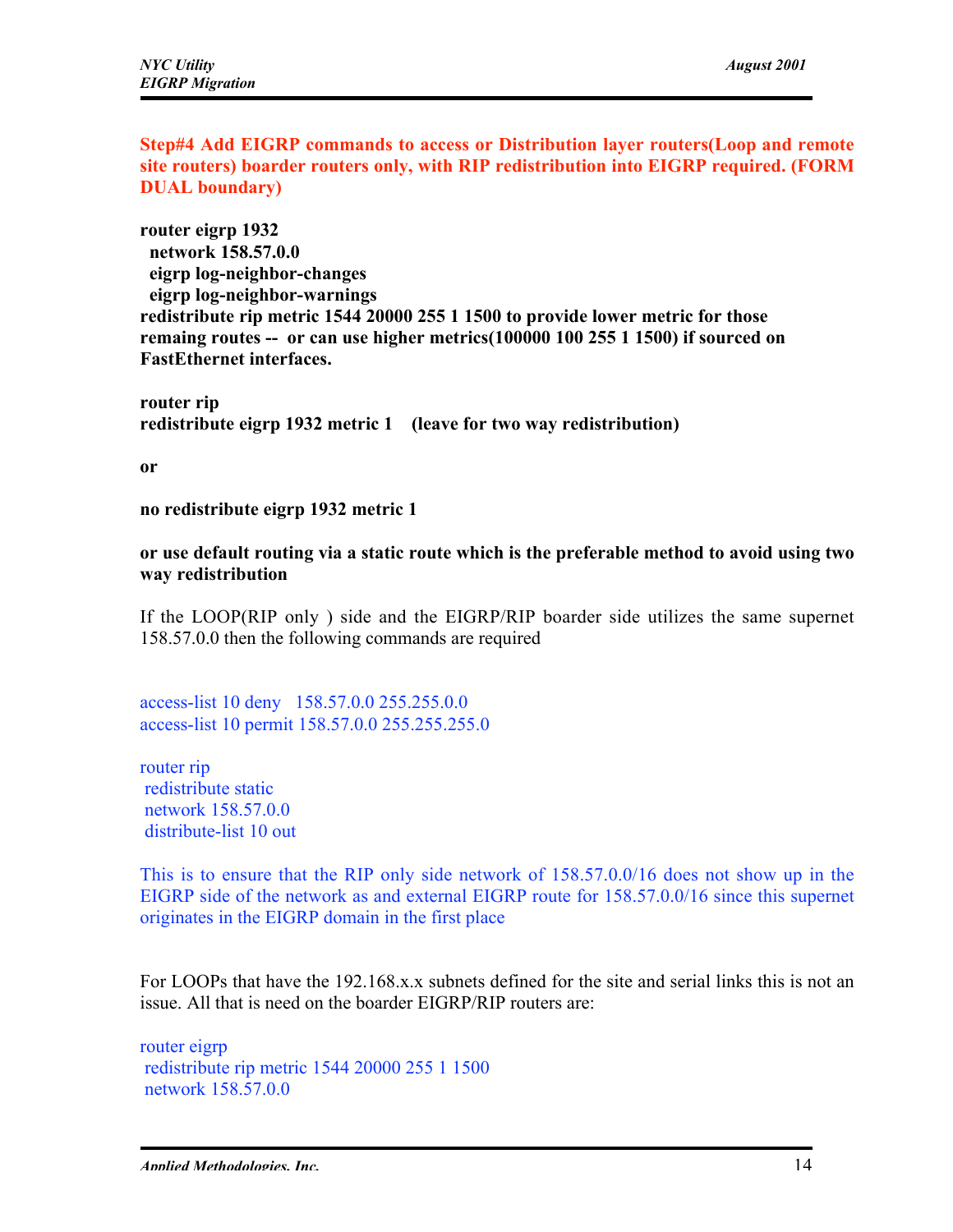eigrp log-neighbor-changes ! router rip redistribute static network 192.168.x.x network 158.57.0.0 ! ip route 0.0.0.0 0.0.0.0 towards GOLR

Step #5 Leave RIP from each loop and remote site router towards the major site and verify default route and overall network connectivity.

No changes at this step Do not remove RIP

Step #6 Same as in Migration approach #1 Step #6

Step #7 Same as in Migration approach #1 Step #7

Step#8 Same as in Migration approach #1 Step #8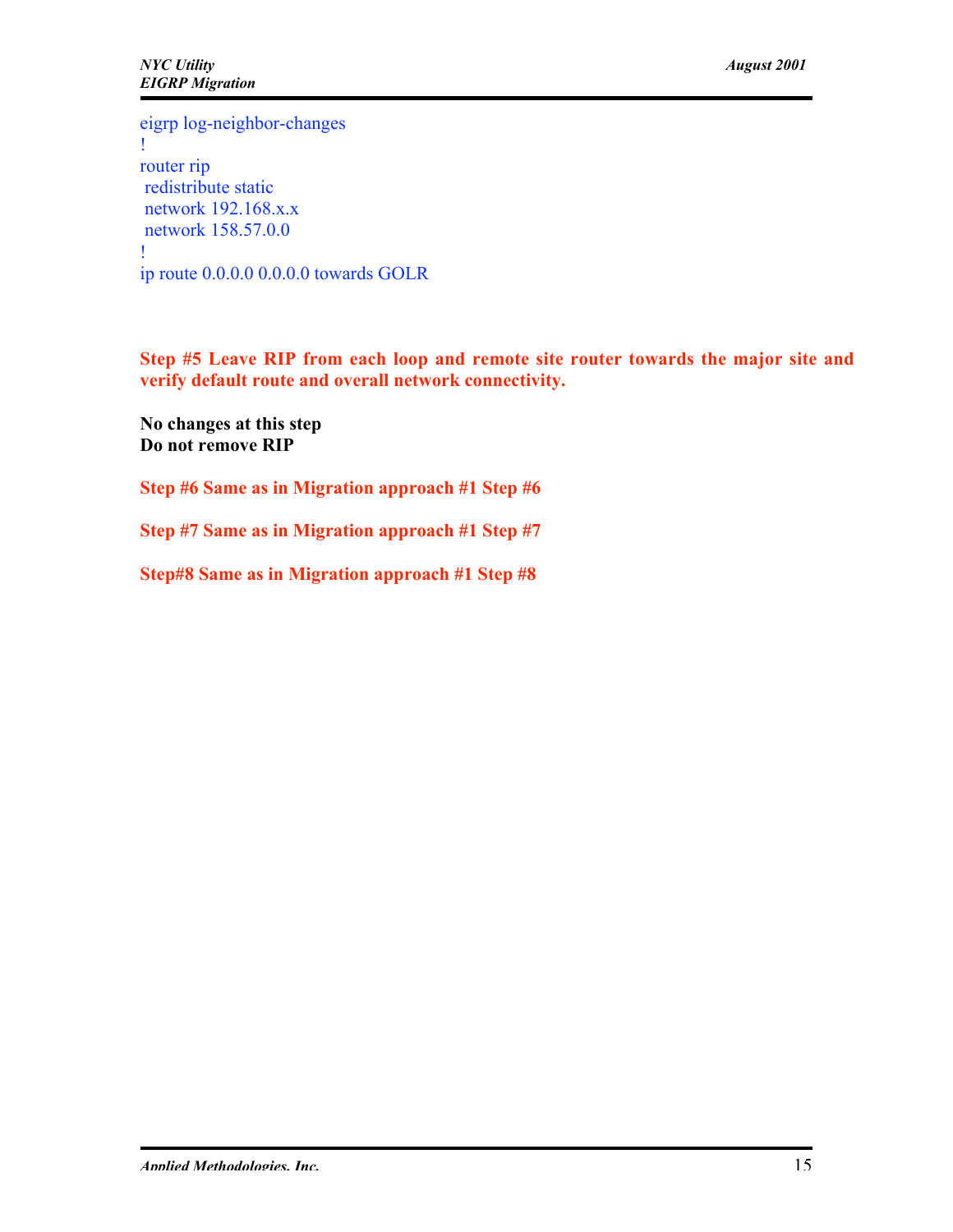## *1.4 Roll back procedures for Migration approaches #1 and 2*

Depending on the location of migration or the point of migration progress, rollback options shall vary.

- 1. If problems are experienced when adding EIGRP to a Loop or remote site router then turn it off if the problem does not resolve itself after a few minutes. Remember, that when activating EIGRP out towards the edges of a site, updates will be seen in the Core and Distribution routers as well.
- 2 . If there are problems pushing EIGRP into a new site's Core and Distribution immediately remove EIGRP and investigate.
- 3. If EIGRP has been successfully pushed all the way out to the edges for a site and all of the site's routers are running in dual RIP and EIGRP mode, depending on where the problem arises, either remove RIP or EIGRP, so this will require some investigation and EIGRP knowledge.
- 4. If there is a problem after removing RIP from a site's router once EIGRP was activated, then check the EIGRP routes and if the problem cannot be resolved within an acceptable amount of time, re-activate RIP.
- 5. If there are problems anywhere in the Core or Distribution routers at the site being migrated or another site running EIGRP connected to the site being migrated try to isolate the problem and turn off EIGRP if in dual mode.
- 6. If SIA events appear in any of the routers either during a migration or after, follow the neighbors by checking all router logs, look for SIA messages and try to isolate the router or interface causing this issue.
- 7. If default network connectivity or internet access does not work during or after the migration then look for candidate default route information and check the GOLR distribution method at the GOLR.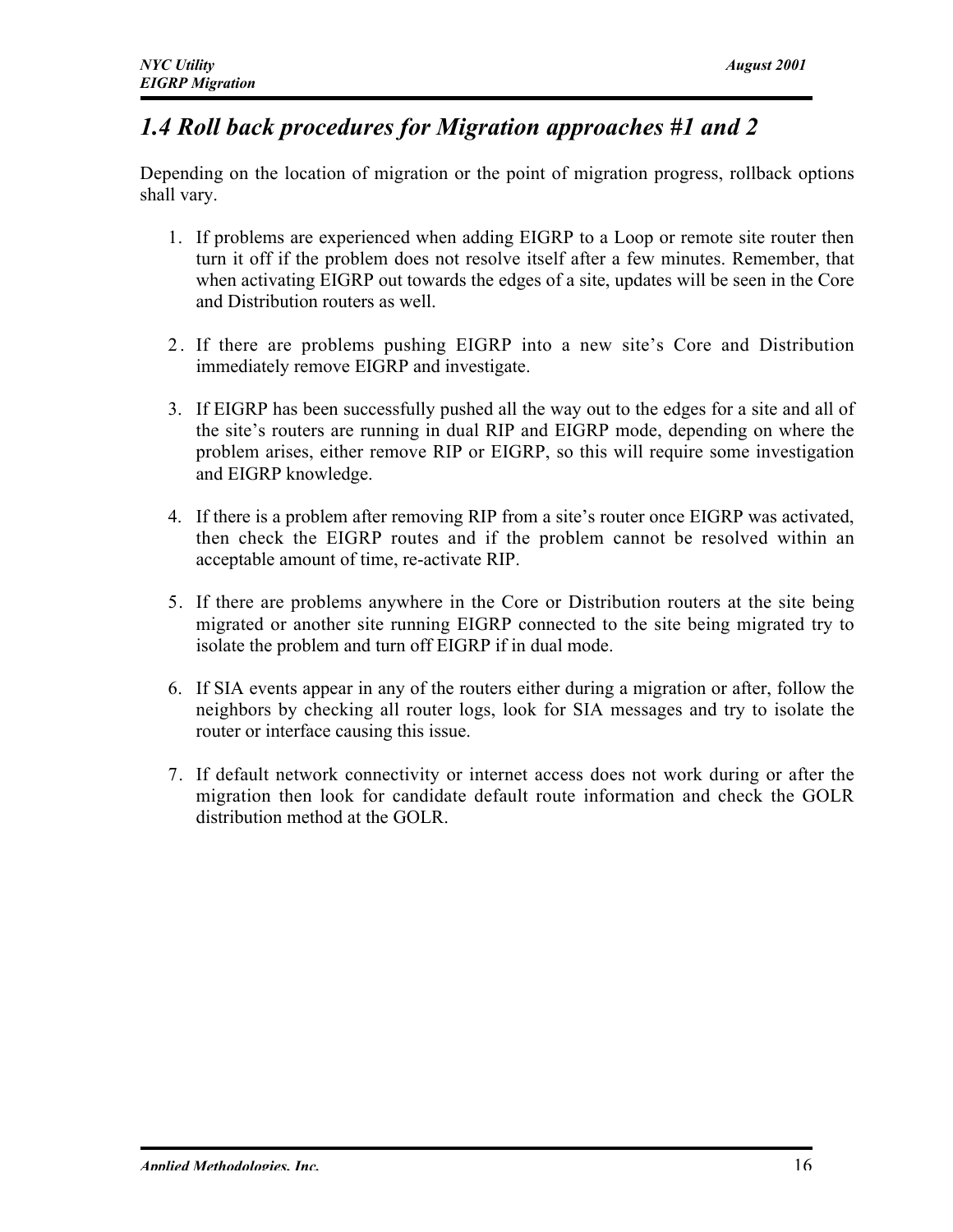# *2.0 Overall Migration approach:*

NYC Utility must try to select one approach over the other and apply it to all major sites. For example, if the migration site used is VanNest, the approach used should be considered in all of the other sites selected to reduce the complexity of the network and support issues involved.

A surgical approach per site should be performed to reduce or prevent any issues originating from the design considerations affecting other sites. A site by site approach should be taken and careful selection and approach to each site must be analyzed to determine whether one site should not be started until the previous site is completely EIGRP based. Also, there are numerous relationships to other router based issues such as: IP subnet addressing, IP unnumbered, current redistribution et al. that are covered in section *3.0 "Migration Technical Issues"* of this document.

#### *Migration candidate starting points: Flatbush upgrade, VanNest or Westchester(Rye HQ and Eastview)*

These starting points are viable, for major changes are about to occur to them. Flatbush is the best candidate for a backbone upgrade is forthcoming which involves introducing RSMs at Faltbush's Core/Distribution layer. This is an exceptional opportunity to just enable EIGRP on the RSM for Flatbush and turn the Flatbush local site into a true EIGRP based site. Remember that the GOLRs must be moved into the EIGRP AS also so that the Flatbush RSMs receive their candidate default routes.

VanNest is also a prime candidate due to the fact that the Multilink is utilizing EIGRP on one side(4IP) and RIP on the other. Multilink or other related network failures on either side currently requires 3+ minutes for RIP to converge on the VanNest side. Moving VanNest to EIGRP will help reduce this convergence time greatly.

The Rye headquarters is also a third candidate since there is currently no high bandwidth link to this site(all T-1 based) and a SONET connection is planned for this site. So, moving to EIGRP also prepares the migration for RYE to participate in NYC Utility's OC3 SONET based backbone. Also, by moving to EIGRP before such participation will help RYE eliminate some of the sub optimal routing conditions currently experienced. This would also apply to the Eastview site in Westchester as well. However, since the RYE HQ routers have many redundant links back to 4IP, Flatbush, Loops and remote sites, very careful planning should be considered in relation to all of these link dependencies so as not to cause additional routing issues during the migration. This would apply to either migration approach considered.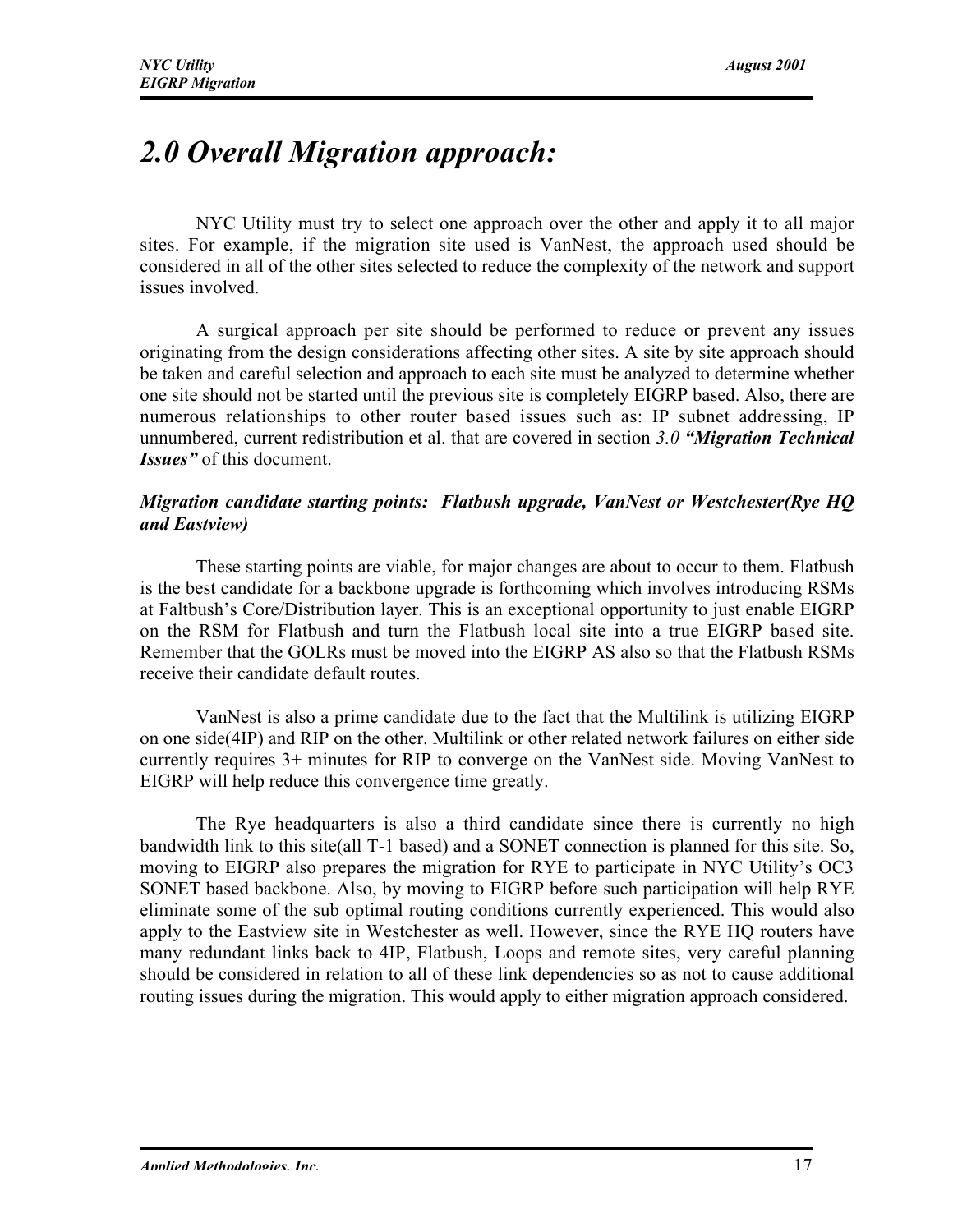# *3.0 Migration Technical Issues*

This section is used to list all of the potential issues with migrating to EIGRP and should be considered and referenced when utilizing either approach outlined earlier in this document.

## *3.1 NYC Utility Routing Protocol Design Rules:*

Below are two rules that should be adhered to as much as possible when deploying EIGRP regardless of the migration approached utilized.

#### *NYC Utility Routing Protocol Rule#1*

Low speed links in Core and Distribution routers to similar destinations should not be used for unequal cost load balancing and only for redundant fail-over purposes. For example: any T-1 links in Flatbush or 4IP routers used as a backup for SONET should be considered a Feasible successor if SONET is not available. Very little traffic should be flowing through these links when SONET is operational. Traffic should not be load balanced or split between SONET and T1 links to the same sites. Deviations to such a rule should be avoided as much as possible. The use of the EIGRP *VARIANCE* command should be avoided due to NYC Utility's non-hierarchical architecture. If absolutely required then either the VARIANCE or TRAFFIC share options could be used only in each sites main routers. Their use in the Loops may disrupt application traffic flows inadvertently.

#### *NYC Utility Routing Protocol Rule#2*

All IP unnumbered subnets must be on same major network for EIGRP auto summarization to work properly. Otherwise, DUAL boundaries resulting where they do not belong may occur and IP unnumbered connectivity issues may arise such as adjacencies not forming and a link's line protocol not becoming active.

### *3.2 IP Unnumbered for serial interfaces*

The use of IP unnumbered interfaces on active local(Ethernet or Token-Ring)interfaces may cause unnecessary EIGRP DUAL processing if a local problem is experienced on a segment. Plus, if the interface is down from failure or manually, the neighbor will remain active thus showing a false positive to the troubleshooter and network operations support personnel. This was tested in NYC Utility's lab. Also, refer to the CCO excerpts on issues with IP unnumbered listed in Appendix A of this document.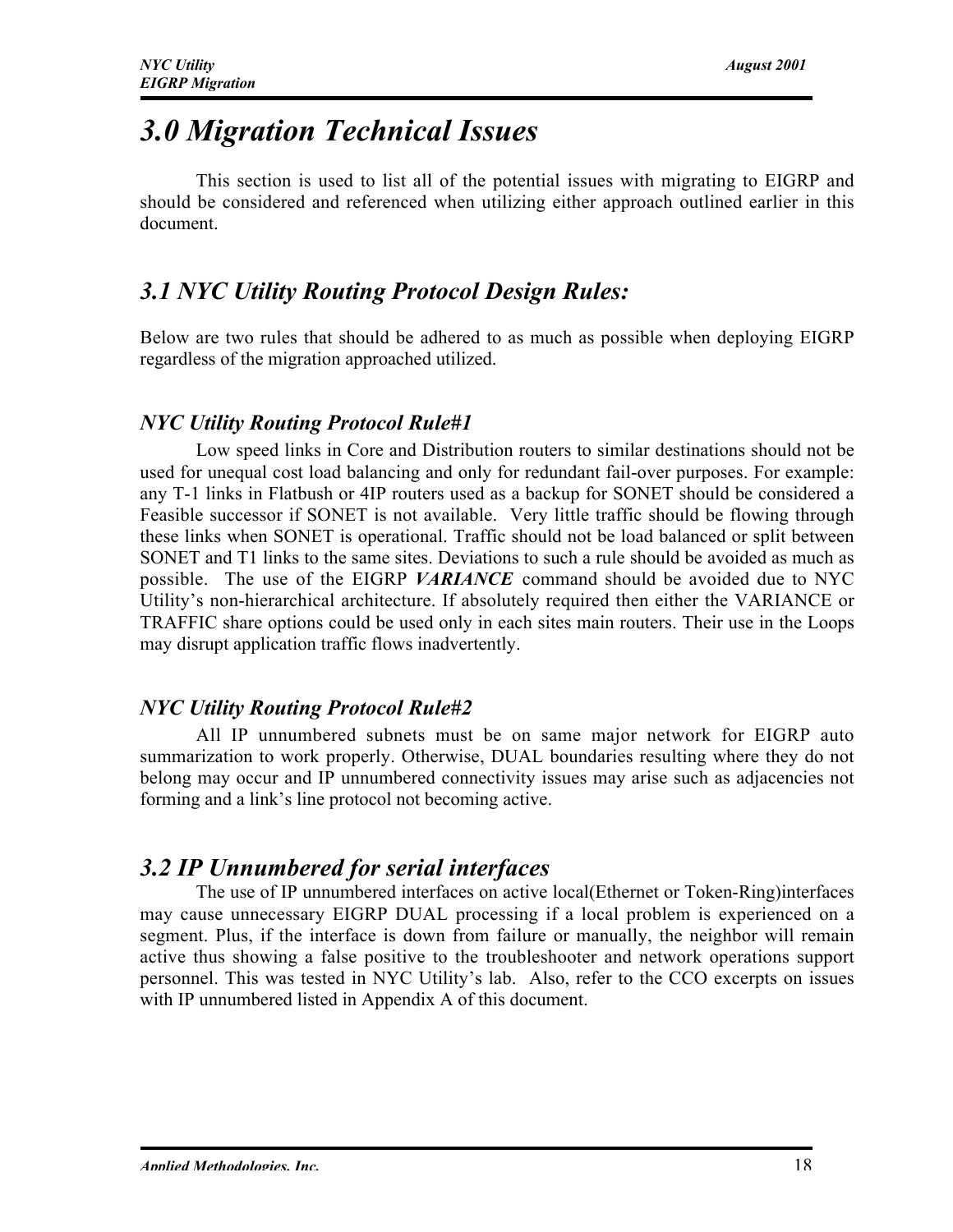#### *3.3 Redistribution of routes from one routing protocol into another.*

NYC Utility currently redistributes EIGRP routes into RIP. This is strongly discouraged according to several Cisco published sources. The use of Multipoint point one way redistribution should be carefully looked at if migration approach #2 is considered. Multipoint two way redistribution should not be used in either migration approach and is actually not necessary if migration approach #1 is utilized. **Multipoint Two-Way** redistribution can cause routing loops and count to infinity problems due to metric incompatibilities. This was tested in NYC Utility's lab. Route redistributions is a complex tool that must be carefully designed and implemented. Improper implementation of route redistribution can result in sub optimal routing, routing loops or overall routing instability as it appears today in NYC Utility's network. One-Way redistribution of routing information is easier to implement than two-way redistribution and is therefore the preferred design choice for migration approach #2. The use of Multipoint two-way redistribution is best avoided if possible.

One-Way redistribution into EIGRP usually works as expected. The default administrative distances of EIGRP routes have proper values to ensure optimum routing. The amount of information inserted into the EIGRP topology database must be carefully evaluated or the whole redistribution design might not yield any increase in network stability. The information inserted into the EIGRP process must be summarized and filtered before redistributed, not after it has already appeared in the EIGRP topology database.

NYC Utility's use of natural masks for the 158.57.x.x, 192.168.x and 10.x networks makes this easier, however if migration approach #2 is used, then all loop dependencies must be traced so proper redistribution into EIGRP is handled when RIP is turned off in the Core and Distribution boarders. Also, any discontinuous routes must be tracked in each site so the same route is not sourced in two different places by two different routing protocols. All static routes redistributed must be considered.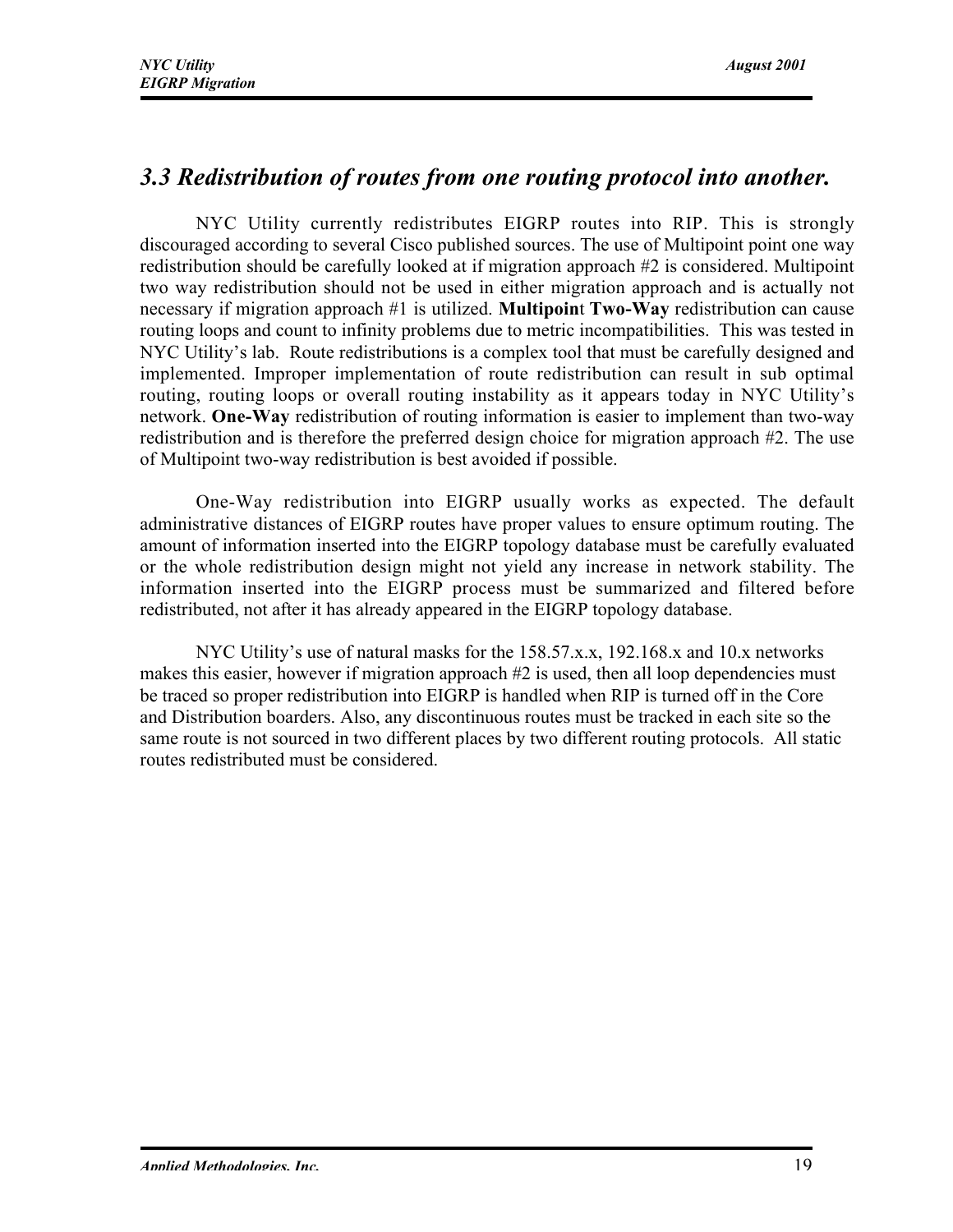## *3.4 EIGRP Update throughput pacing and WAN links*

Utilizing NYC Utility's Routing Protocol Rule#1 and a little planning can prevent slower or busy T-1 links from being overloaded due to a change in the EIGRP network or additional routers being added or upgraded in the enterprise. EIGRP can easily overload a WAN link with routing updates in scenarios where, for example, several neighbors are connected to a router through a single low speed WAN link, such as RYE today. The SONET sites have more flexibility because of the bandwidth available. A central router with high speed links could also congest neighbor routers with low speed WAN links(T-1) thus resulting in dropped packets on the lower speed links.

EIGRP pacing was designed to mitigate this activity and give the designer some control over how much bandwidth a neighbor can consume when sending a full update. Correct operation of EIGRP pacing is extremely important in scenarios where a router has several neighbors reachable through the same physical interface, or where the link speed mismatch between the endpoints of a WAN connection is large. Another example, in NYC Utility's case, is the SONET and any Token-Ring links that also tie the routers together. Also, any of the serial links between major sites can be affected by update pacing. EIGRP uses a sliding window of 1 for its reliable transport protocol to help prevent congestion as well. Pacing intervals are computed independently for each physical and logical interfaces(including Loopbacks).

Actual EIGRP pacing also works independently on each interface. It is therefore very important to set the bandwidth properly on each interface. The bandwidth should match the interface's actual line speed. Otherwise the combined EIGRP traffic sent over a physical interface might overload the WAN link. The bandwidth available to EIGRP over an interface is shared between all the EIGRP neighbors reachable through that interface. A round robin algorithm is used to ensure fairness

The use of IP bandwidth-percent EIGRP parameter may be required in some locations and could be planned for accordingly. There are calculations to validate its need and should be used as well.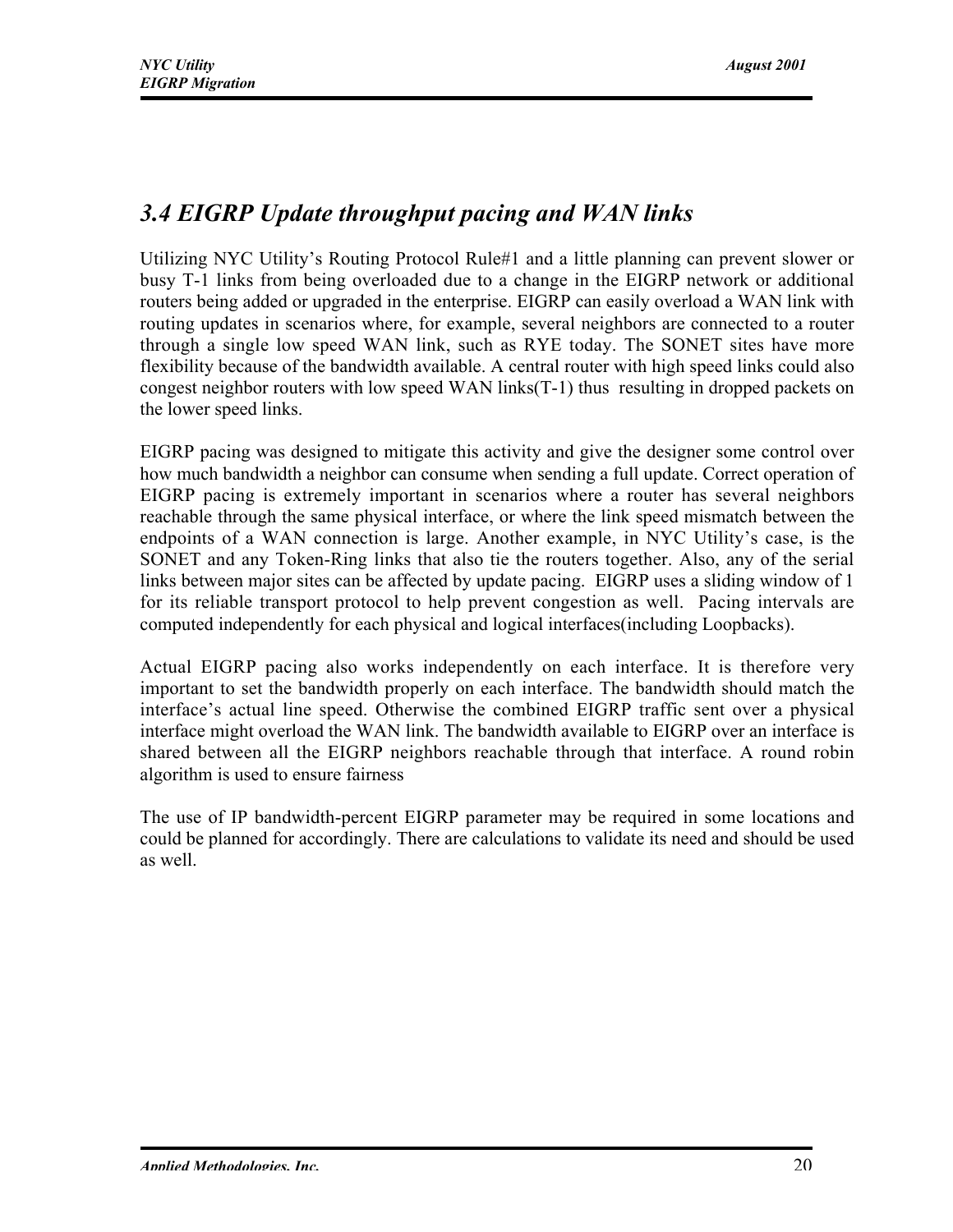## *3.5 DUAL time allocation and its diameter based on the size of the EIGRP AS*

EIGRP specific network design should focus on query boundaries that limit the diameter of diffusing computations. Several scalability tools are available for EIGRP which include summarization, route filters, default routes and redistribution to assist in limiting the querying diameter.

DUAL processing can be felt across all enterprise routers participating in EIGRP for even simple changes. For example, flapping links, IOS bug issues or a failed router, especially in one of the Loops can cause DUAL to execute when there is no feasible successor present. The computation is no longer local and must be diffused across all other neighbors. When failures are present, routes are lost and neighbors time out, the up or downstream EIGRP neighbors will send out queries for the route if it has no feasible successor. These queries will be sent to the edges of the EIGRP AS. In most circumstances this happens very quickly(under 5 seconds). However, depending on the size of the network(by the number of routers) this can take longer. SIA events can be present thus causing more issues and possibly an EIGRP meltdown where one or more routers are stuck querying or waiting for query replies for routes marked active.

In NYC Utility's case migration path#1 may still be suitable since the number of routers NYC Utility has total is under 120(latest Cisco Works count). However, if migration path #1 was chosen and problems were present from the result of DUAL processing and SIA events then DUAL boundaries may need to be considered, hence the network will look like what would be performed in Migration path#2.

There are two ways to successfully reduce the EIGRP query diameter resulting in reduced convergence time and prevention of SIA events:

- 1. You can reduce overall EIGRP AS size(resulting in hard boundaries that EIGRP cannot cross) by introducing additional routing protocols like RIP, which is already present, in the access layers or BGP in the Core(not applicable to NYC Utility). This approach is usually employed in large networks with a good multi-layer structure. Migration path#2 lends itself to this approach. NYC Utility currently has a form of DUAL query boundaries in existence in the Core and Distribution layer in some sites, however due the to reverse redistribution, sub optimal routing exists.
- 2. You can establish query boundaries by using tools, such as route summarization, route filters and default routes. This does cause the configurations to become more complex and requires additional administrative planning when changes are made to such routers.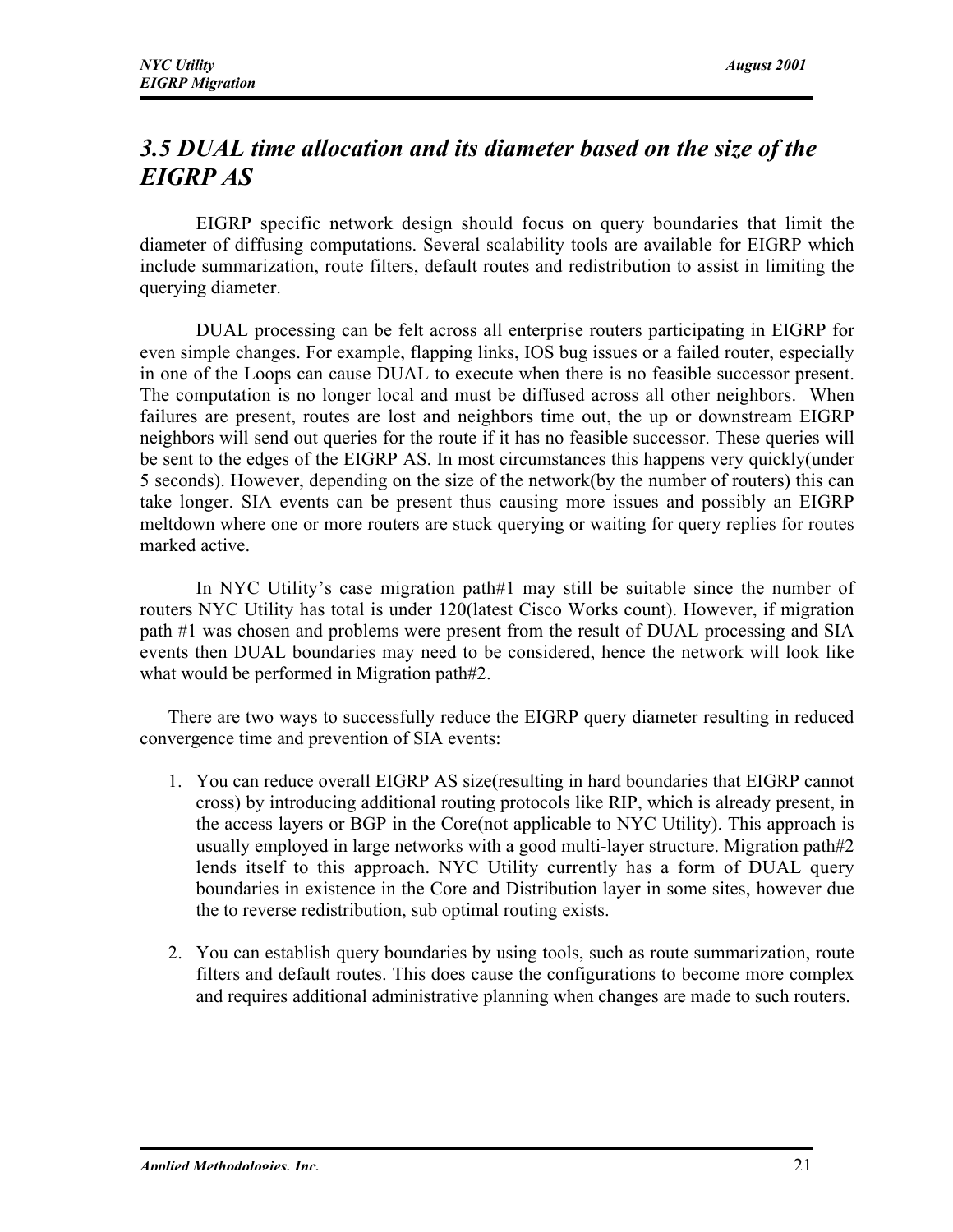## Query Processing and Range

When a router processes a query from a neighbor, the following rules apply:

| <b>Query from Route state</b>                 |                                          | <b>Action</b>                                                                                                                                                                         |
|-----------------------------------------------|------------------------------------------|---------------------------------------------------------------------------------------------------------------------------------------------------------------------------------------|
| neighbor<br>(not the<br>current<br>successor) | passive                                  | reply with current successor information                                                                                                                                              |
| successor                                     | passive                                  | attempt to find new successor; if successful, reply with new<br>information; if not successful, mark destination unreachable<br>and query all neighbors except the previous successor |
| any neighbor no path                          | through this<br>neighbor<br>before query | reply with best path currently known                                                                                                                                                  |
| any neighbor not known                        | before query                             | reply that the destination is unreachable                                                                                                                                             |
| neighbor<br>(not the                          | Active                                   | if there is no current successor to this destinations (normally<br>this would be true), reply with an unreachable                                                                     |
| current<br>successor)                         |                                          | if there is a good successor, reply with the current path<br>information                                                                                                              |
| successor                                     | Active                                   | attempt to find new successor; if successful, reply with new<br>information; if not successful, mark destination unreachable<br>and query all neighbors except the previous successor |

The actions in the table above impact the range of the query in the network by determining how many routers receive and reply to the query before the network converges on the new topology.

DUAL cause and effect behavioral processing was tested in NYC Utility's lab under both migration paths. Migration path#1 does show that a link or router failure in the Loop, Core or Distribution routers, even if a feasible successor is present, that the processing and recovery from several failures was very quick(under 5 seconds) but this was a lab environment so production conditions will vary.

### *3.6 IOS version compatibility*

The IOS versions of the routers must also be considered before deploying EIGRP regardless of migration path utilized. This is a serious issue for an older IOS that has EIGRP related bugs may be present and cause intermittent problems such as unneeded DUAL processing. Also, the handling of default routes and the uses of connected and static routes play a role in the IOS used. The IOS on EIGRP candidate routers should have an IOS equal or above that of the IOS on the Core and Distribution platforms(11.2(14-16)) for these versions are tested for and have been running EIGRP for some time already.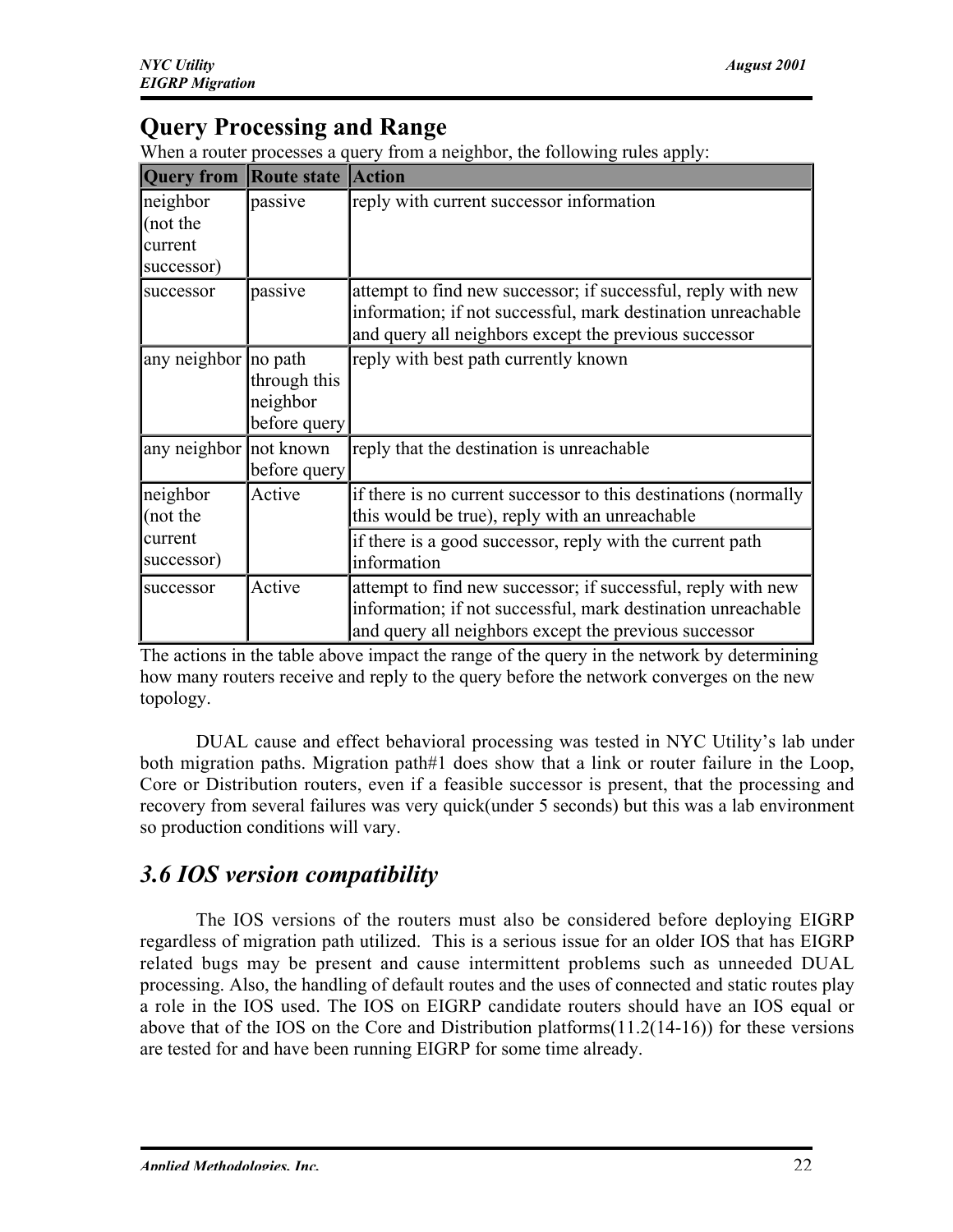### *3.7 Static routes treated as connected EIGRP networks even though RIP is redistributed*

Static routes pointing to an interface were considered to be *static* in old IOS versions; then the IOS was changed to consider them *connected*(recent IOS up to and including 11.2). The latest IOS versions again treat the static routes pointing to an interface as static(IOS 11.3 and 12.0). Configurations relying on static routes pointing toward physical interfaces could break when you upgrade your router from IOS 11.2 or lower to 11.3 or 12.x. This should be considered especially for the GOLR, Core and Distribution routers before upgrading to 12.x.

#### *3.8 Major Server locations*

During deployments at each site major server locations and subnets must be identified and monitored once the migration has been executed to ensure that full connectivity to server subnets is still available and if any RIP speaking/listening servers are affected.

## *3.9 EIGRP interface characteristics*

When you initially configure EIGRP, remember these two basic rules if you're attempting to influence EIGRP metrics:

- The bandwidth should always be set to the real bandwidth of the interface; multipoint serial links and other mismatched media speed situations are the exceptions to this rule.
- The delay should always be used to influence EIGRP's routing decisions.

Because EIGRP uses the interface bandwidth to determine the rate at which to send packets, it is important that these be set correctly. If it is necessary to influence the path EIGRP chooses, always use delay to do so.

At lower bandwidths, the bandwidth has more influence over the total metric; at higher bandwidths, the delay has more influence over the total metric.

Loopback interface have special properties and when used for IP unnumbered and sourcing of EIGRP adjacencies will contain the actual unnumbered interfaces metrics.

This must be considered and reviewed to ensure there are no IOS issues with using Loopbacks for unnumbered and there are metric discrepancies between the Loopback and any serials interfaces.

The use of the Delay metric should be considered for influencing routes relating to shared Token-Ring segments in major sites. If faster routes persist such as Fast Ethernet then those interfaces should be chosen and used over the Token-Ring. Care must be taken to ensure that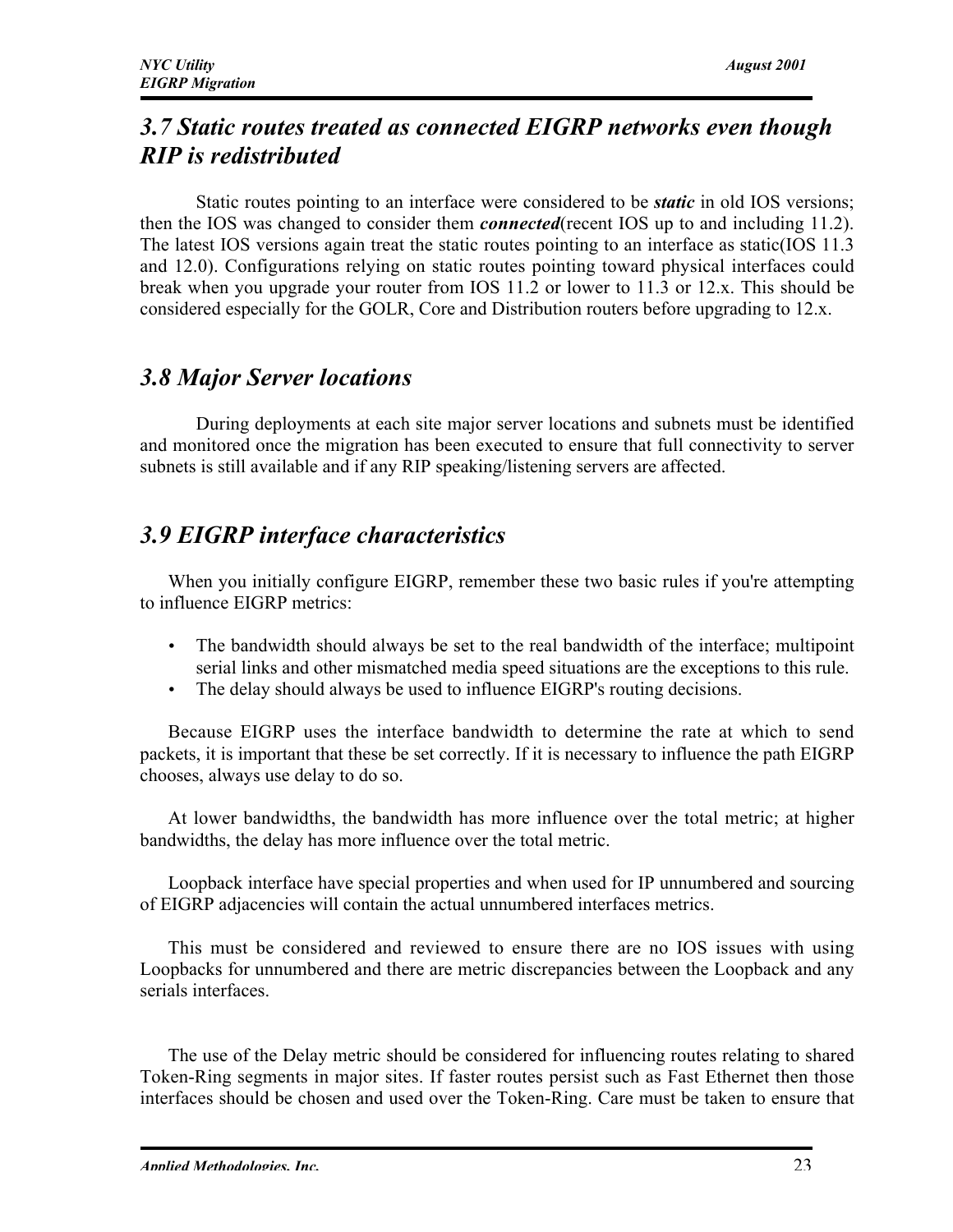traffic is not needlessly passing shared Token-Ring segments that does not belong there. This can be accomplished by increasing the delay metric on Token-Ring tinterfaces to ensure that the Fast Ethernet, Ethernet and possibly serial lines are chosen. The use of Token-Ring segments as Feasible Successors should also be reviewed for its viability.

#### *3.10 Default Route/Network Origination and Distribution*

The GOLRs in NYC Utility provide the default route and network of 0.0.0.0 into the NYC Utility enterprise. RIP is currently propagating this route into all routers some Core and Distribution routers also have static routes pointing towards the GOLR. Even where there is currently EIGRP and RIP, if RIP were turned off connectivity to the internet would be lost. EIGRP supports the IP default route of 0.0.0.0/0 as well as candidate default routes(default candidates). EIGRP is the only classless routing protocol that supports default candidates. The default route is redistributed into the EIGRP topology database, the default candidate marker is set automatically on the entry into the topology database. This can be seen with a sh ip route command. The last line with the **asterisk**\* is the default candidate. EIGRP automatically redistributes connected networks(or subnets) marked as IP default-network into the EIGRP process. No other classless protocol performs this redistribution behind the scenes.

There are two possible ways of configuring the GOLR, however both methods require EIGRP to be running in the GOLRs.

The first method is to declare the external subnet connecting to the Firewall and ISP as the default network. The external subnet is automatically redistributed into EIGRP with a vector metric of the interface connecting the public router to the ISP. Or, in NYC Utility's case, the GOLR to the FW. It is also flagged as the default candidate, making all the other routers aware that they should use the next-hop router toward the GOLR as the gateway of last resort.

The second method is to configure the static default route pointing to the external subnet or to the physical interface itself and manually redistribute the default route into EIGRP. (This is already done in the GOLR but only RIP is present.) The redistributed route would normally inherit the interface parameters, but you could also overwrite the interface metrics by specifying metrics directly in the **redistribute** command.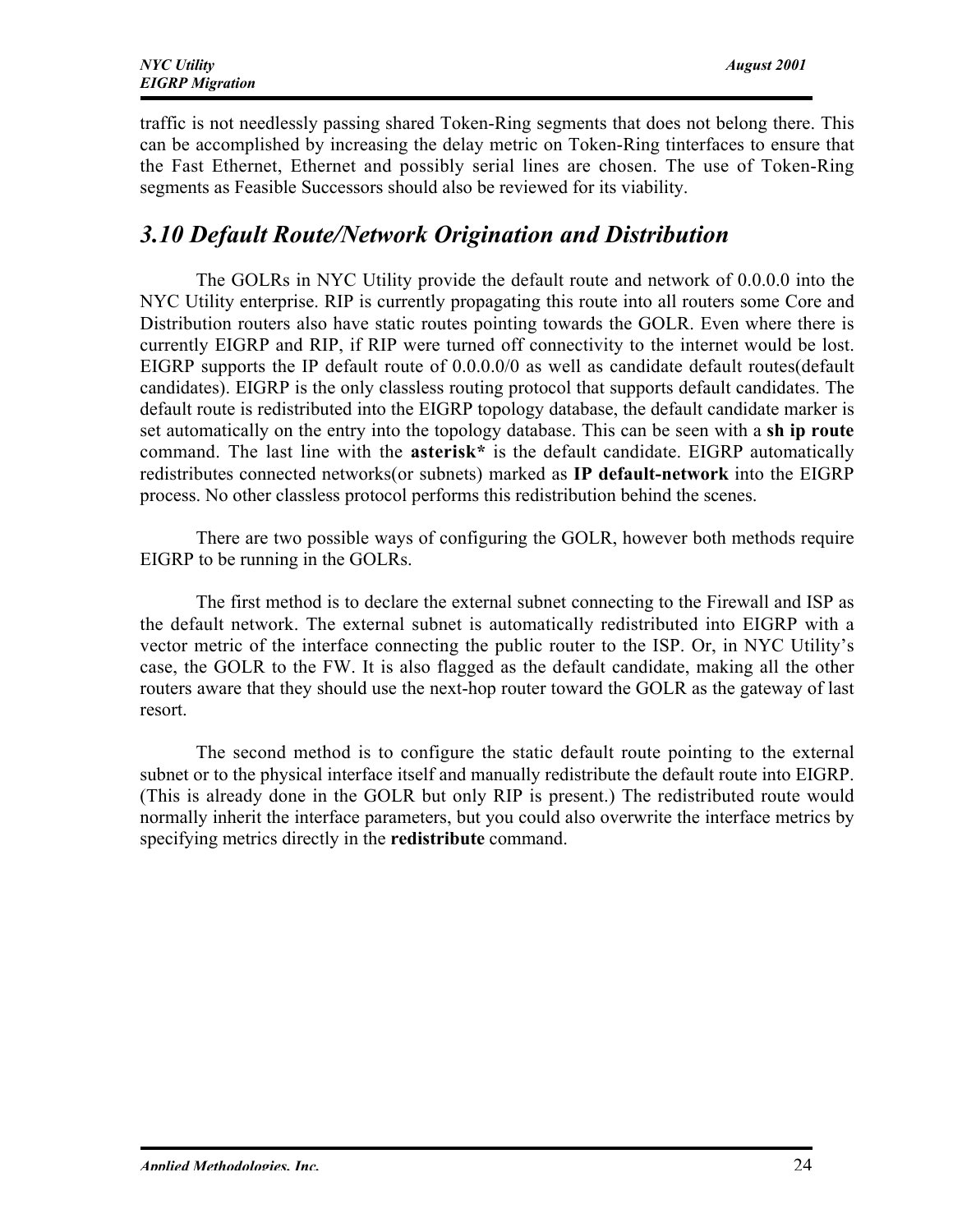Both alternatives are almost identical, with a few minor differences

The EIGRP vector metric of the default route can be better controlled in the second setup because you can control the redistribution of the default route into the EIGRP process. (In the first method, the redistribution is automatic and you cannot configure or tune it.)

The second method works even when the IP subnet on the link between the public internet router and the ISP belongs to the customer's address space.

The second method should be considered and used in NYC Utility's case. The second method was tested in the lab environment and worked as planned thus providing a default route to the EIGRP only speaking routers.

This method should be implemented first in the GOLRs so that RIP and EIGRP will be able to send out default network information. When sites are converted and RIP is removed connectivity to the internet and other outside services will not be broken.

#### *3.11 Handling of Discontinuous subnets and major networks*

How to handle starting points for the 192.168.x., 172.x.x.x and 10.x.x.x major supernets?

A review of the major networks such as the 192.168.x.x, 172.x.x.x and 10.x.x.x to ensure that discontiguous subnets are not present is highly recommended. Even though NYC Utility uses the natural masks of the major networks and subnets, EIGRP will auto summarize by default. For example, if a 10.x.x.x network is defined in the Core but it is also used somewhere else in a Loop or another site, intermittent routing loops for those networks may occur within EIGRP depending on where any destination packet is sourced. EIGRP may be confused in regards to which 10.x.x.x network is the real originating supernet and which direction to send the packet. The same issue applies to the 158.57.x.x and the 192.168.x.x networks used to remove the bridge Loops.

Additional planning must be conducted to ensure this issue will not cause any problems. This was not tested in the NYC Utility Lab and should be.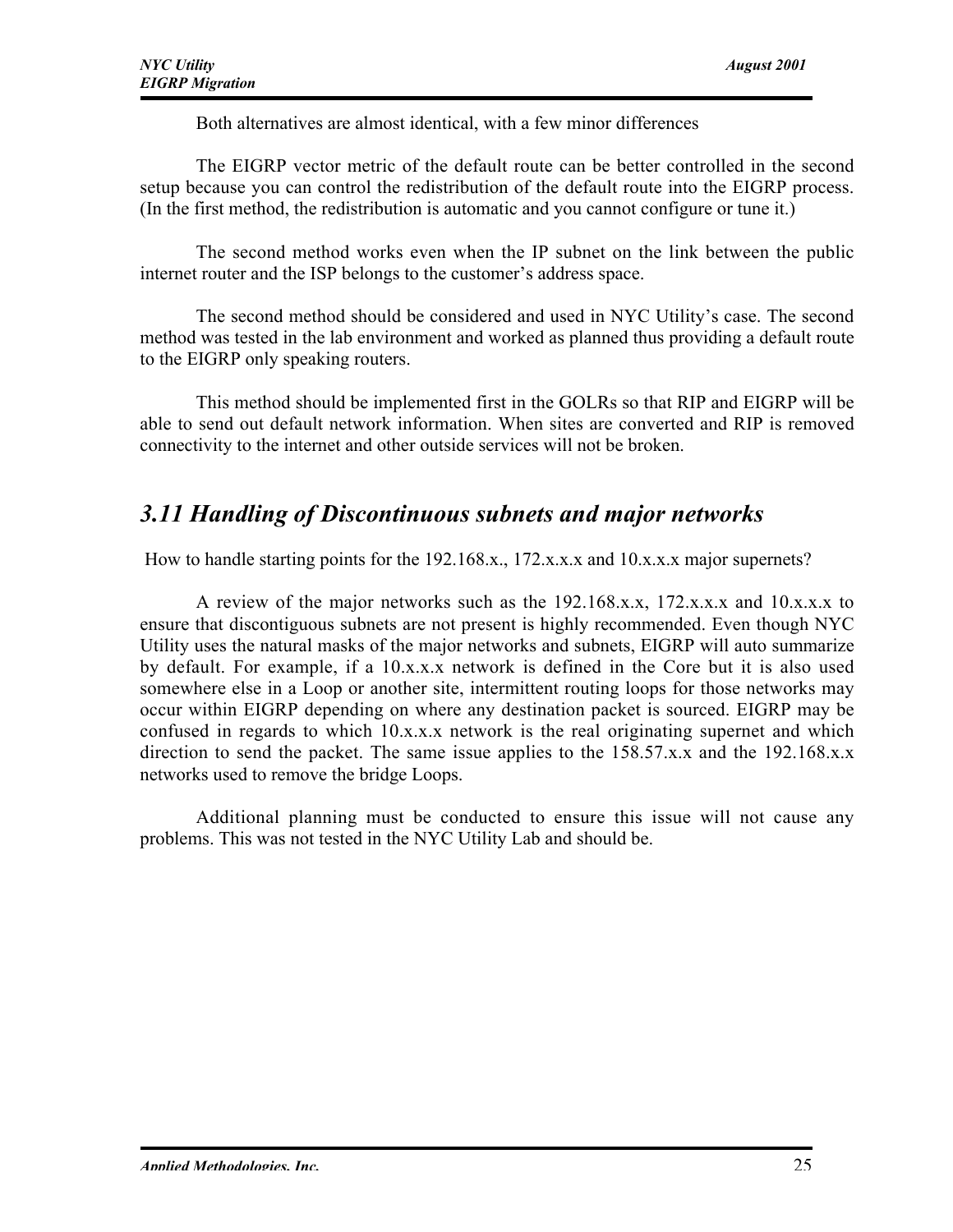## *3.12 Ability to keep auto Summarization Classless/Classfull requirements*

Auto summarization was initially introduced in EIGRP to facilitate smooth migration from IGRP to EIGRP. Not all networks have a classful addressing scheme where the Core would be one major IP network and each site/region would have a separate major IP network assigned, thus making a natural fit for EIGRP auto summarization. NYC Utility's classful scheme starts in the Core and extend out to the remote sites.

Auto summarization is definitely beneficial to networks being migrated from RIP to EIGRP because it retains all the routing properties the network had before. This guarantees that routing loops for dynamic or static routes would not occur or changed traffic flows after the migration would not occur. In NYC Utility's case the previous statement is half correct. We want to preserve the network properties but want the traffic flows to change for the flows that are currently utilizing sub optimal routing paths.

Auto summarization also introduces query boundaries in the network that use many different major IP networks. Not in NYC Utility's case though, unless all loop sites were reconfigured with a 192.168.x.x to reclaim 158.57.x.x and provide natural DUAL query boundaries thus ensuring a true EIGRP based network with little DUAL performance requirements.

Conversely, auto summarization hurts all of those network designs that deploy discontiguous subnets of major networks(which could be present in NYC Utility and must be reviewed before any migration). Some cases are as follows:

- Using one major IP network for the Core network and subnets of another major IP network in various sites/regions. Not applicable to NYC Utility.
- Using subnets of a major public IP network on the LANs throughout the network and private IP addresses on the WAN links. (Somewhat applicable to NYC Utility)

In these cases, it is best to turn off auto summarization and replace it with manual summarization where needed or desired. An alternative design consideration might propose turning off auto summarization only in those points in the network where discontiguous subnets appear. Such a design increases the complexity in relation to configuration troubleshooting and operation plus requires careful evaluation to verify that networks are properly summarized.

The use of the IP classless command could and should be turned on in all routers migrating to EIGRP, even though it will not be fully used until some form of VLSM is utilized. Since NYC Utility uses natural masks the use of the ip classless command may not be neededin some routers but it should be present just in case VLSM is ever used especially for the serial links, loopback addressing , 10.x.x.x 172.x.x.x and 192.168.x.x network deployment.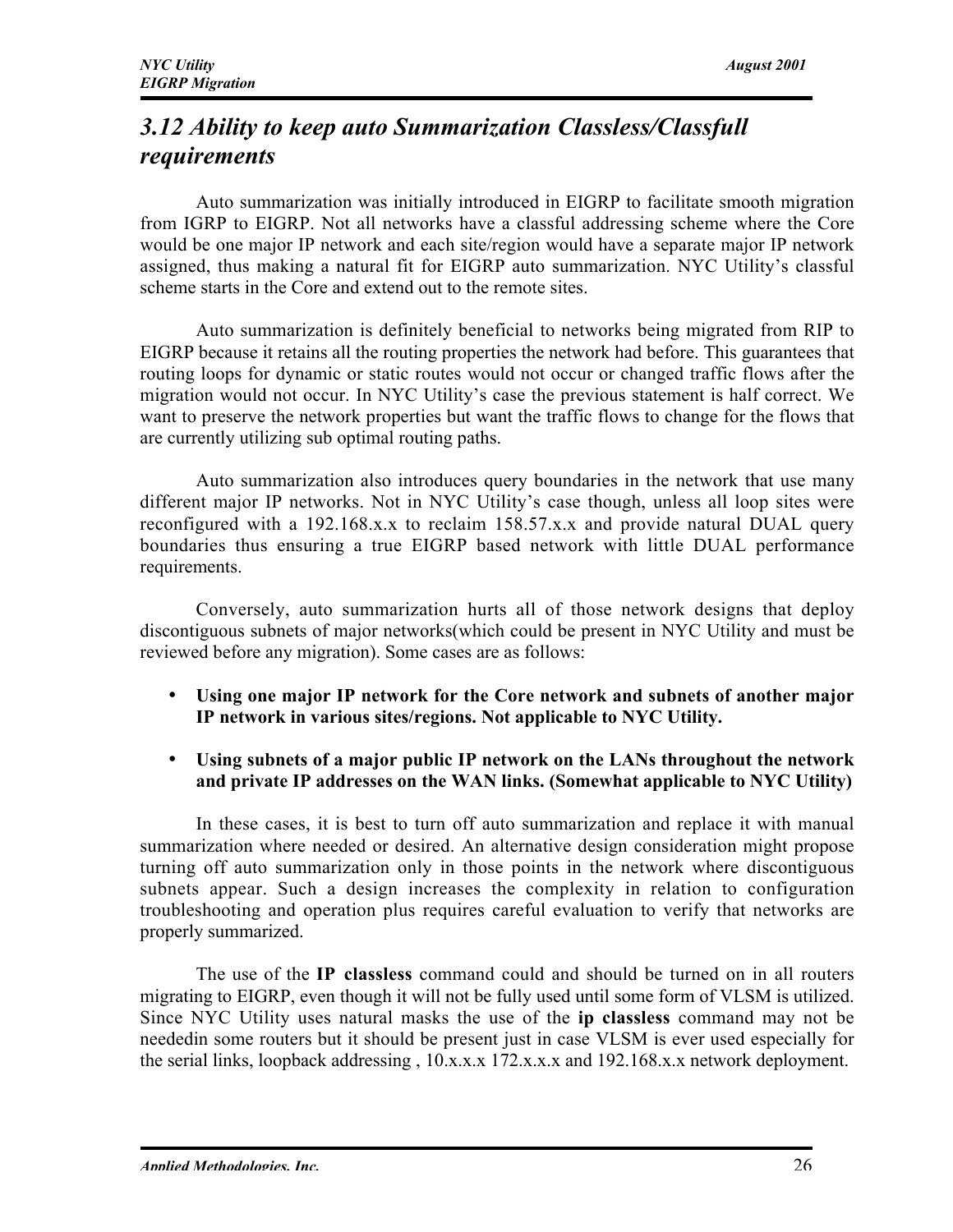Where the ip classless configuration command falls within the routing and forwarding processes is often confusing. In reality, IP classless only affects the operation of the forwarding processes in IOS; it doesn't affect the way the routing table is built. If IP classless isn't configured (using the no ip classless command), the router won't forward packets to supernets. Since we are using auto summarization in EIGRP we will use IP Classless

The auto summarization was tested in the LAB for Migration approach #1 where it would most likely be an issue. There were no lost networks or any issues with interfaces having secondary addresses. However discontiguous subnet testing was not performed and should be tested. Since NYC Utility uses natural masks auto summarization should be left on regardless of either migration approach.

## *3.13 Handling of route flapping conditions and recovery*

A single constantly flapping interface can introduce a constant stream of diffusing computations in the network; every time the interface goes down, all of the routers in the network have to agree that there is no alternate route to the lost subnet. Over a period of time the number of outstanding queries can grow to the extent that one of the diffusing computations exceeds the SIA timeout. This was tested in the lab and since the DUAL processing is performed in the background no performance issues were noted. However on a larger network this could be an issue and must be planned for. Other conditions can cause the same behavior listed above:

- Loss links or dirty links thus causing retransmissions in packets that could also extend a convergence period.
- Heavy loaded links can cause packet drops that may cause EIGRP retransmissions finally resulting in SIA routes
- Queuing mismatches, priority queuing on serial interfaces may starve out EIGRP packets during convergence times or when the link utilization is heavy. Either a priority query for EIGRP is created or the use of Weighted fair Queuing(WFQ) is implemented on all low speed serial links. WFQ will give a higher priority to EIGRP since EIGRP will use the precedent bit of 7. Packets marked with a precedent bit of 7 are processed above all other in Cisco routers.

Because adjacency resets following a configuration change are a fact of life, Network Systems should follow a few rules to make their network more stable:

- Make EIGRP related changes only during maintenance periods of your network. Any router configuration change that is linked to EIGRP operation might bring your network down for 5-60 seconds(depending on the hello timer values)because EIGRP neighbors only reestablish an adjacency after hello packets are received by neighboring routers.
- Any EIGRP related change causes a massive flurry of local and diffusing computations following the route loss caused by the adjacency resets throughout the network, more so if changes are done on the Core routers with many neighbors. It is therefore strongly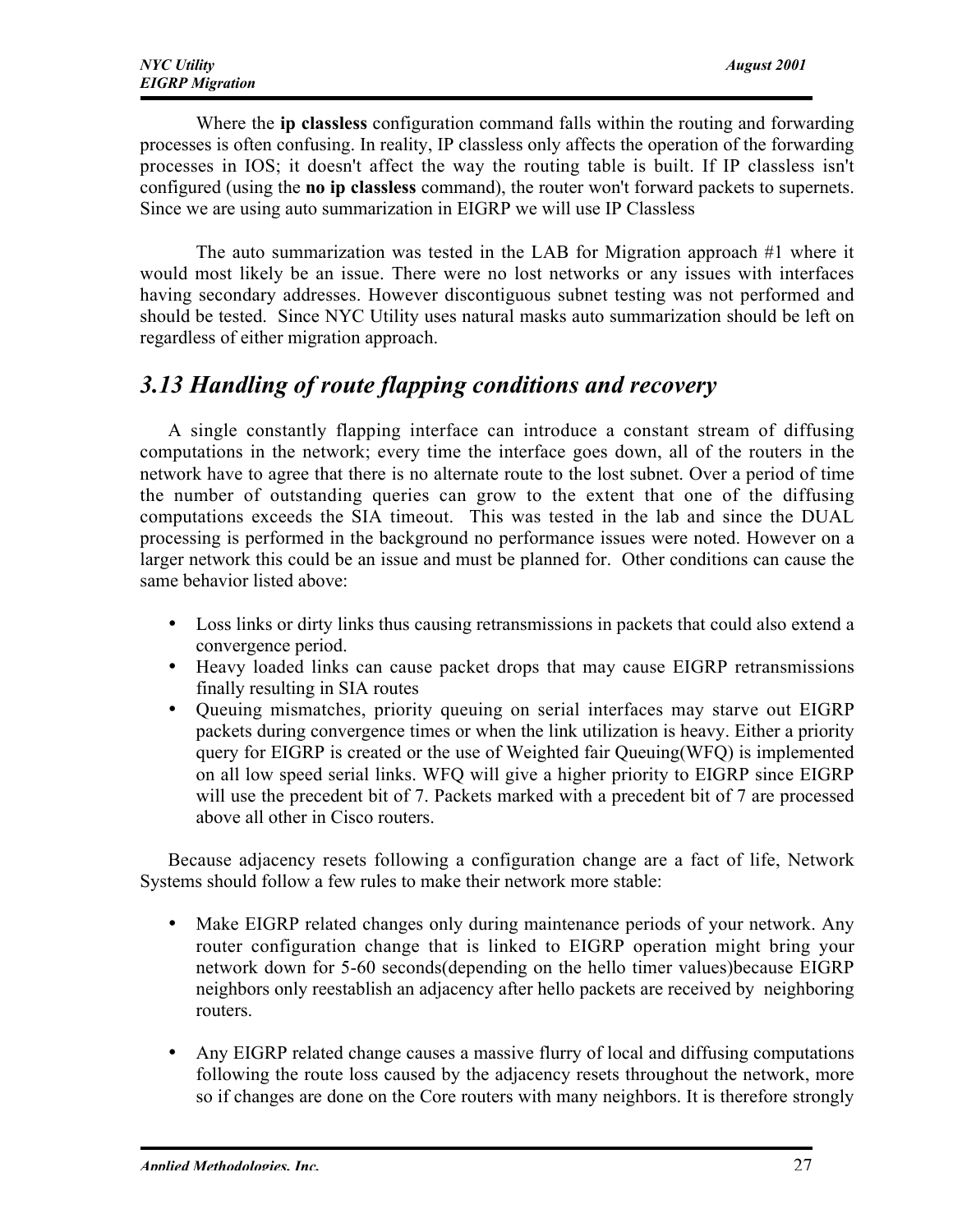advisable to plan enough time for the network to recover from a potential meltdown situation within the maintenance period.

- All EIGRP related changes on the Core routers should be done in a batch to prevent repetitive adjacency resets. CiscoWorks can be of assistance here.
- The Networked Desk should be trained on how to identify such a condition and Network Systems must be trained on how to identify and resolve such conditions.

## *3.14 EIGRP Load balancing*

Since most of NYC Utility's routers are using fast/optimal switching when EIGRP is enabled, per destination load balancing is activated by default for paths that have equal cost. Unequal cost load balancing should be avoided and not used as per

NYC Utility Routing Protocol Rule#1. The **max paths** command can be implemented to reduce or increase the overall number of equal cost paths available to load balance traffic especially in the Core and possible major site locations. This should be reviewed as a tuning option and to provide a further control of traffic paths.

Electric and Gas Control Centers have special considerations to continue running RIP.

*For each site being migrated their respective control centers should also be reviewed. For if there are Raptor based or like firewalls in between the NYC Utility network and the Control Center network, those firewalls do not speak EIGRP. It is in those cases that both RIP and EIGRP will be required, however one way redistribution into RIP/EIGRP will be needed. The MECC is one such example.*

# *4.0 Next Steps*

Below is an initial set of next steps that should be considered when creating a project plan or formalizing this endeavor as a project.

- 1 . Review this document and determine migration prerequisites steps such as IOS upgrades, platform upgrades et al. based on information provided in the Migration Technical Issues section.
- 2. Select a candidate site and review all of the link/route dependencies of such site.
- 3. Select order of other major sites following first site migrated.
- 4. Create migration schedule and basic project plan (this also could be the first step as well).
- 5. Allocate resources to perform migration, team members involved, vendor(Cisco) onsite coverage if applicable.
- 6. Create change control submittals.
- 7. Execute migration.
- 8. Create or update any documentation.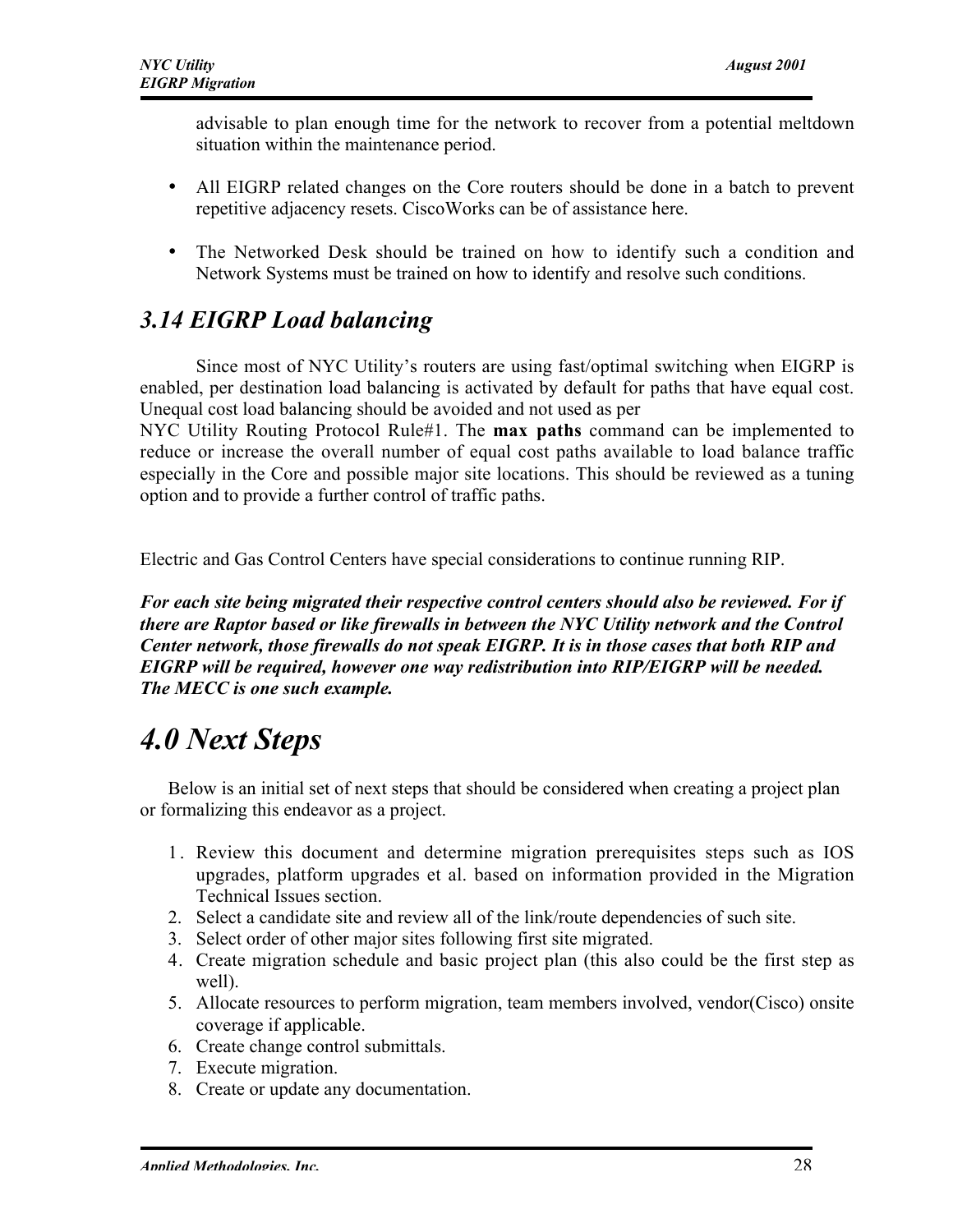# *5.0 TUNING EIGRP*

EIGRP Tuning options available to use and may be required during a migration. Below are some of the features. A full explanation of such features is currently beyond the scope of this document.

- Bandwidth metric
- Delay metric
- Distribution lists
- Route tags
- Load balancing
- Max Paths and Variance
- Summarization options
- Hello and SIA Timers
- Redistribution options
- Policy routing
- Bandwidth Percentage parameter
- Traffic share
- Prefix lists

# *Appendix A. Sample IP unnumbered and routing protocol issues*

# **Bug Id : CSCdi63289**

| <b>Headline</b>      |     |                     | major network summary not sent by rip over unnumbered link |                         |
|----------------------|-----|---------------------|------------------------------------------------------------|-------------------------|
| <b>Product</b>       | all | <b>Model</b>        |                                                            |                         |
| Component rip        |     | <b>Duplicate of</b> |                                                            |                         |
| <b>Severity</b>      |     | <b>Status</b>       |                                                            |                         |
| <b>Version Found</b> |     | 11.1(4)             | <b>Fixed-in Version</b>                                    | $11.1(6)$ CA 11.2(0.20) |
| 11.1(5.000.003)      |     |                     |                                                            |                         |
| <b>Release Notes</b> |     |                     |                                                            |                         |

Rip doesn't send a major network summary over an unnumbered link. This will only be a problem in situations where subnets of different major nets are connected via an unnumbered link.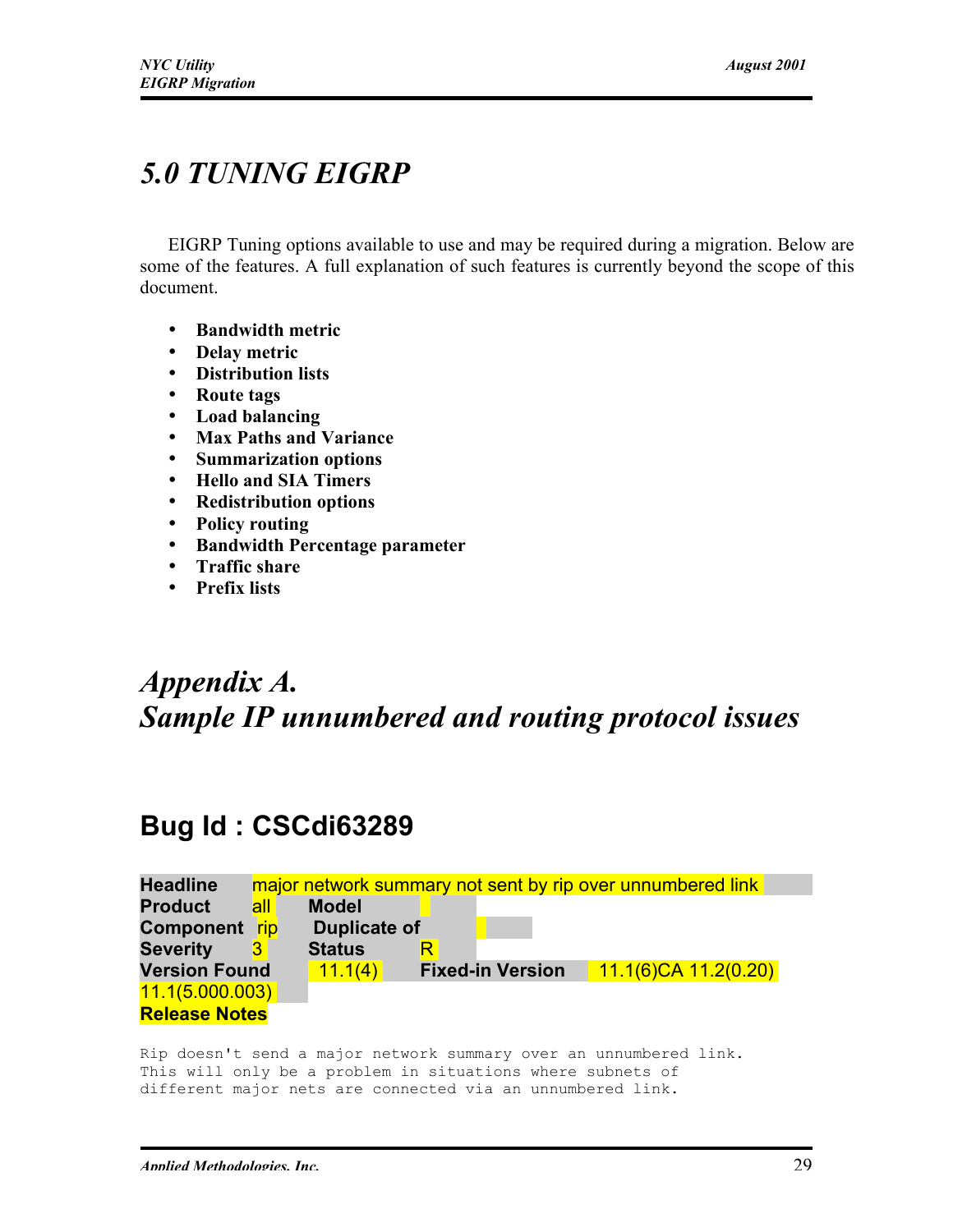Work around is to use a different routing protocol or to use static routes.

# **Bug Id : CSCdj54973**

**Headline** Address change of unnumbered interface confuses FIB table **Product** rsp2 **Model Component** fib **Duplicate of Severity** 3 **Status** R **Version Found** 11.1CC 12.0(2.5)S0113 **Fixed-in Version** 12.0(3.1)S 11.1(24.2)CC 11.1(25)CC 11.1(24.2)CT 11.1(25.1)CC 11.1(24.2)CT01 11.1(25.1)CT 12.0(4.2)S 11.1(25)CT 12.0(4.00.04)S 12.0(4.1) 12.0(4.00.04)PI05 12.0(4.3)T 12.0(4.2)PI05 11.1(25)CT01 11.2(17)GS0.2 12.0(4.6)W05(11.00.09) 11.2(18)GS0.1 11.1(25)CT02 **Release Notes**

When you change the ip address on an interface that has unnumbered interfaces pointing to it, the ip address on the unnumbered interfaces will also change. This will then allow the receive entry for the numbered interface to be removed if any of the unnumbered interfaces are shutdown.

## **Bug Id : CSCdi59425**

Headline Incorrect entry of Major Net Summary RIP/IGRP w/ ip unnumbered PPP

| <b>Product</b>       | all | <b>Model</b>        |  |                                                    |          |
|----------------------|-----|---------------------|--|----------------------------------------------------|----------|
| Component ip         |     | <b>Duplicate of</b> |  |                                                    |          |
| <b>Severity</b>      |     | <b>Status</b>       |  |                                                    |          |
| <b>Version Found</b> |     |                     |  | $11.1(1) 11.0(8) 11.1(3) 11.0(4)$ Fixed-in Version | 11.0(10) |
| 11.2(1) 11.1(5)      |     |                     |  |                                                    |          |
| <b>Release Notes</b> |     |                     |  |                                                    |          |

With IGRP and RIP, IP unnumbered interfaces using PPP encapsulation receive but do not process routing updates of Major Network Summaries correctly. The major networks show up as host routes instead of network routes. This affects all ip unnumbered interfaces using PPP encapsulation which are pointing to different major networks. This affects dedicated links as well as DDR links using RIP or IGRP. The workaround for this problem is a floating static route for the majornet matching the PPP created host route using a majornet mask pointing to the PPP created host route. i.e., if the host route is 192.1.1.1, then using 'ip route 192.1.1.0 255.255.255.0 192.1.1.1 250' should cure the problem.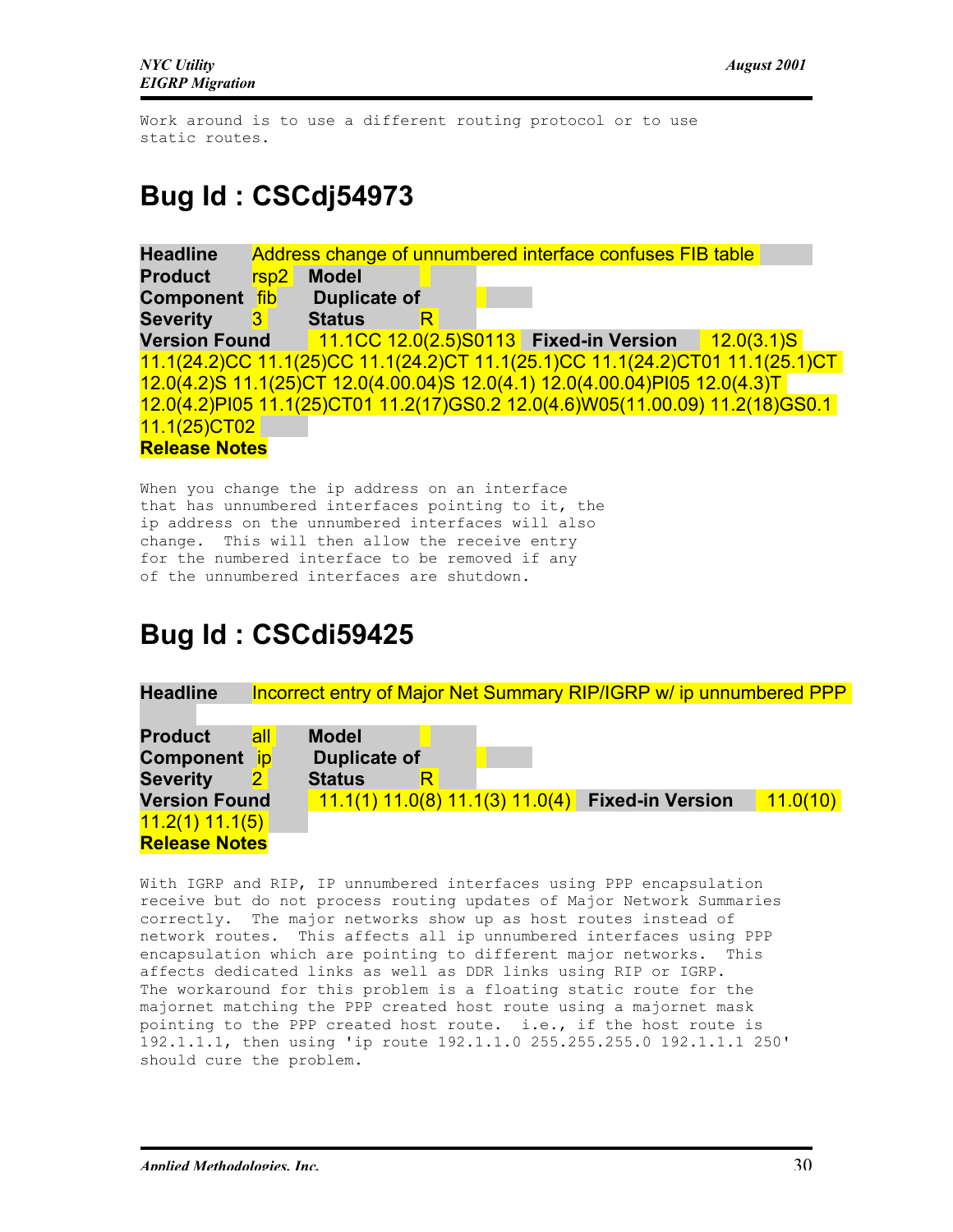# **EIGRP or 12.0 migration considerations**

# **Bug Id : CSCdm29563**



# **Bug Id : CSCdi92226**

```
Headline removing secondary address on LAN kills EIGRP on unnumbered serial
Product all Model
Component eigrp Duplicate of
Severity 3 Status R
Version Found 11.2(3) Fixed-in Version 11.1(11) 11.2(5) 11.2(5)P
11.2(5)F 11.1(11)AA 11.1(11)CA01
Release Notes
```